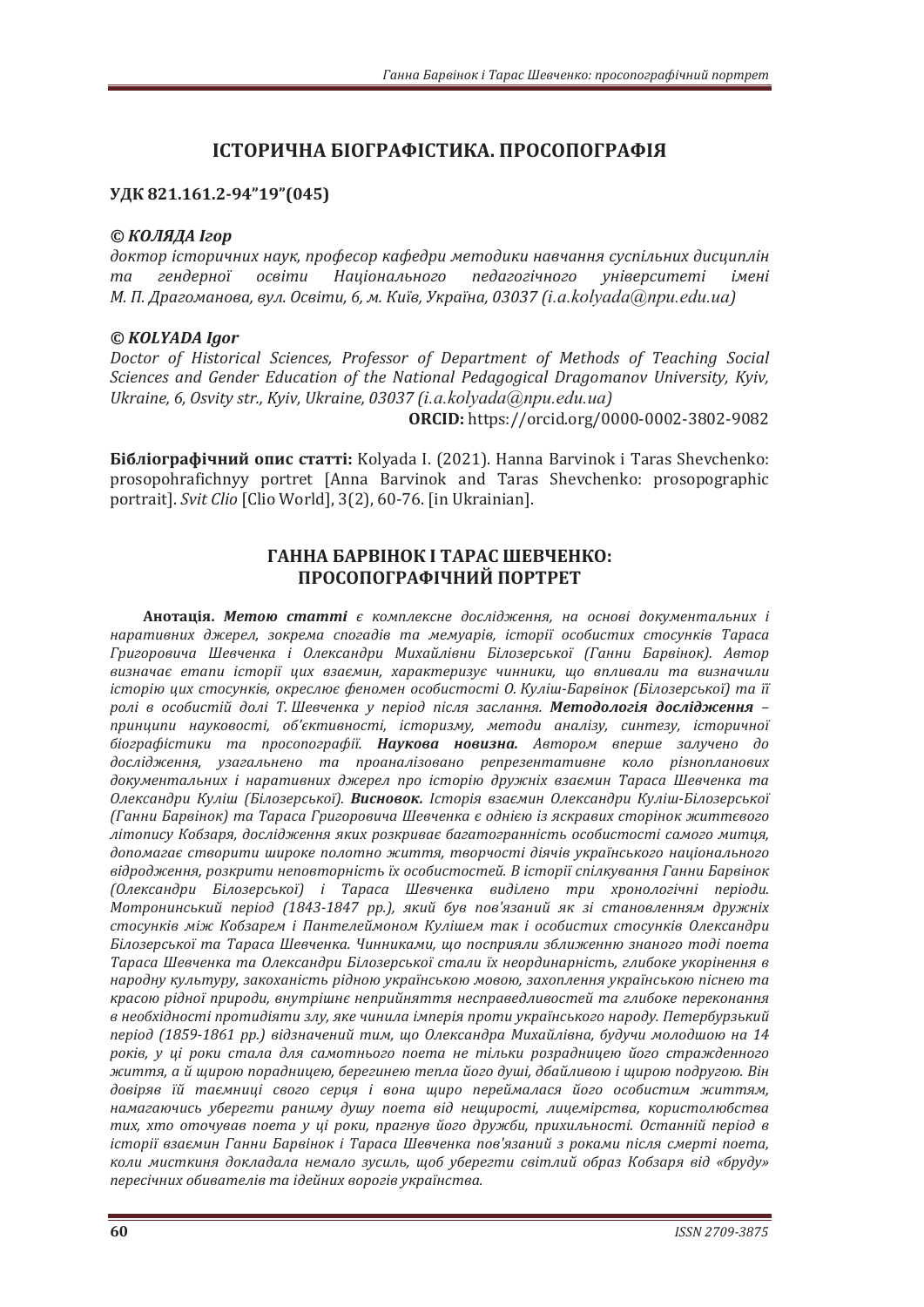Ключові слова: Ганна Барвінок, національна еліта, національний провідник, нове *˖ˍ˓˃˫ː˔˟ˍˈ˒ˋ˔˟ˏˈː˔˕˅ˑǡˑ˔ˑ˄ˋ˔˕˪˔ː˪˔˕ˑ˔˖ːˍˋǡʡ˃˓˃˔ʧˈ˅˚ˈːˍˑǤ*

## **PUBLIC AND REGIONAL THEORY OF VOLODYMYR ANTONOVYCH IN THE CONTEXT OF UKRAINIAN IDENTITY**

**Abstract** *The aim of the article is a comprehensive study, based on documentary and narrative* sources, including memoirs and memoirs, the history of personal relationships of Taras Shevchenko and Alexandra Belozerskaya (Anna Barvinok The author identifies the stages of the history of this relationship, characterizes the factors that influenced and determined the history of this relationship. *outlines the phenomenon of personality O. Kulish-Barvinok (Bilozerska) and its role in the personal destiny of Taras Shevchenko in the period after exile. Research methodology - the principles of science*, objectivity, historicism, methods of analysis, synthesis, historical biography and *prosopography.* Scientific novelty. The has involved in the research, generalized and analyzed a representative range of various documentary and narrative sources about history of friendly relation *between Taras Shevchenko and Oleksandra Kulish (Bilozerska). Conclusion. The history of the* relationship between Oleksandra Kulish-Bilozerska (Hanna Barvinok) and Taras Hryhorovych *Shevchenko is one of the brightest pages of life which reveals the diversity of the artist's personality, helps to create a broad canvas of life, work of figures of the Ukrainian national revival, to reveal the uniqueness of their personalities. Motronin period (1843-1847), which was associated with the formation of friendly relations between Kobzar and Panteleimon Kulish and personal relations of Alexandra Bilozerskava and Taras Shevchenko. Factors that contributed to the rapprochement of the* then famous poet Taras Shevchenko and Alexandra Bilozerskaya were their unusualness, deep roots in *folk culture, love for the native Ukrainian language, fascination with Ukrainian song and the beauty of native nature, inner rejection of injustices and against the Ukrainian people. The St. Petersburg period (1859-1861)* was marked by the fact that Alexandra Mikhailovna, being 14 years younger, in these *years became for the lone poet not only a comforter of his suffering life, but also a sincere adviser, guardian of the warmth of his soul, caring and sincere friend. He trusted her with the secrets of his heart and she sincerely cared about his personal life, trying to protect the wounded soul of the poet from insincerity, hypocrisy, selfishness of those who surrounded the poet during these years, sought his friendship, affection. The last period in the history of the relationship between Anna Baryinok and Taras Shevchenko is associated with the years after the poet's death, when the artist made many* efforts to protect the bright image of Kobzar from the "dirt" of ordinary citizens and ideological *enemies of Ukraine.* 

**Key words:** Hanna Barvinok, national elite, national leader, new Ukrainian literature, personal relations, Taras Shevchenko.

Постановка проблеми. Новітній період розвитку української історичної науки позначений підвищеним інтересом до вивчення ролі особистості в icтopiï. Саме в контексті такого історичного дискурсу помітно пожвавилися історико-біографічні та просопографічні дослідження, що використовують методики, спрямовані на вивчення минулого через призму особистостей, окремих історичних персоналій як пересічних, так і представників еліти суспільства. Передусім ідеться про просопографічний метод, який дає змогу реконструювати багатогранні аспекти життя та діяльності особистості на тлі епохи, виокремити чинники, що впливали на формування особистості. Зокрема, широке поле для просопографічних студій відкривають сторінки ЖИТТЯ ТА ДІЯЛЬНОСТІ ВИДАТНИХ ДІЯЧІВ УКРАЇНСЬКОГО НАЦІОНАЛЬНОГО відродження XIX ст. І постать Тараса Шевченка тут поза конкуренцією, адже кожне покоління українців як на батьківщині, так і в діаспорі, завжди витворювало свій образ Тараса Шевченка, виходячи з гострих проблем свого часу, спираючись на розуміння, яке було визначене часом. У період нинішніх складних випробувань і карколомних суспільних трансформацій є дуже важливим по-новому осмислити значення таких українських цінностей, як національна гордість, патріотизм, безкорисливість у служінні інтересам свого народу, духовні ідеали національних провідників, розкрити можливі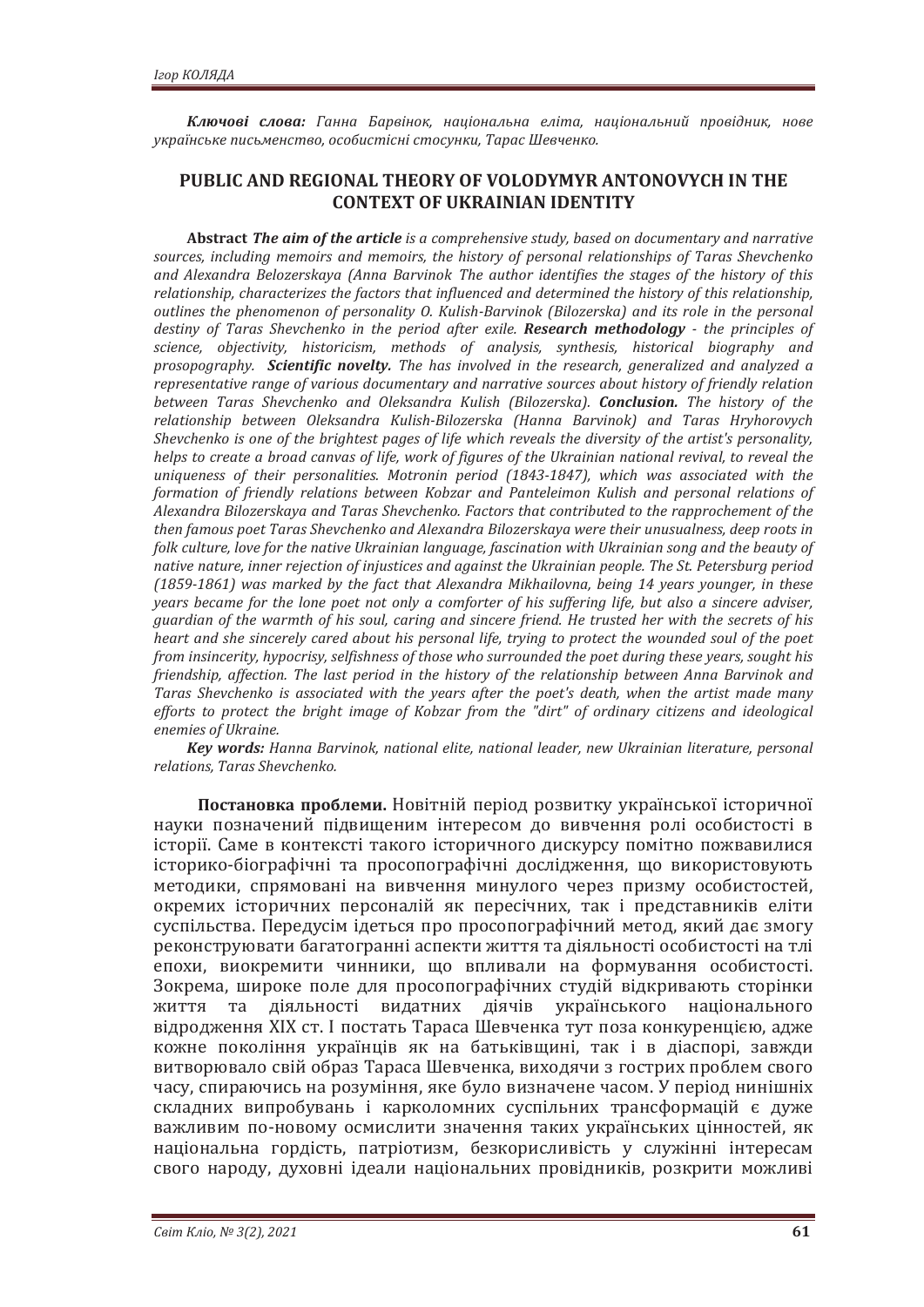шляхи наступності Шевченкового образу через покоління, донесення його слова до розуму, до волі, до сердець молодої генерації українців.

У цьому контексті актуальним і важливим як у суспільному, так і в науковому сенсах є висвітлення однієї з малодосліджених сторінок життя та icторії взаємин Тараса Шевченка і дружини Пантелеймона Куліша – Олександри Михайлівни Білозерської.

Аналіз останніх досліджень і публікацій. Дослідженню життя та творчості Олександри Михайлівни Куліш-Білозерської (Ганни Барвінок) присвячено невиправдано мало праць. Це передусім мемуарна література та наукові публікації М. Білозерського [1], П. Жура [6], В. Лисак [16], Є. Нахліка [17], Л. Смоляр [21; 22], Г. Самойленко [20], В. Яцюка [2]. Проте за життя вона була в тіні свого видатного чоловіка, «дружини своєї», як Олександра Михайлівна називала «свого Панька» у власних спогадах.

Мета і завдання дослідження. У статті на основі документальних і наративних джерел автор робить спробу висвітлити один із аспектів багатогранної біографії Тараса Шевченка в контексті взаємин поета з дружиною його друга, однієї з найсуперечливіших постатей українського національного відродження XIX ст. Пантелеймона Куліша, - Олександрою Михайлівною Куліш-Білозерською. Визначено етапи історії цих взаємин. схарактеризовано чинники, що сформували історію їхніх стосунків, а також окреслено роль О. Куліш-Білозерської в особистій долі Т. Шевченка.

Виклад основного матеріалу дослідження. Барвінок є символом української культури. Ця невибаглива рослина завжди росла і росте біля українських осель, стелиться вздовж стежин. Барвінком прикрашають весільний коровай, його садять біля хати. Барвінок вплітають дівчата у віночок...

«Барвінок» став літературним псевдонімом «нашої Української Беатріче», як назвав Олександру Михайлівну Білозерську видатний просвітник і перекладач Іван Пулюй. Ім'я та постать «ідеальної дружини» невіддільні від життя та справ її уславленого чоловіка - одного з найсуперечливіших діячів українського національного відродження XIX ст. – Пантелеймона Олександровича Куліша. Усе життя Олександри буде обертатися навколо П. Куліша: вона ним жила і дихала, усю себе вона присвятить йому. Та й літературний псевдонім дружині обрав також її чоловік: «Псевдонім же їй прибрав я, згадавши Дікенсову молитву: God, make my тетогу every green! і озирнувшись на Гомера, що мовляв: «Зеленіють Одиссеїві й старощі»» [18].

Олександра Михайлівна Білозерська (літературний псевдонім Ганна Барвінок) народилася 23 квітня 1828 р. на хуторі Мотронівка поблизу Борзни на Чернігівщині. Батько дівчини, Михайло Білозерський (1772-1835), був одним із найосвіченіших людей в тих краях (освіту отримав у Київській духовній академії), здобув репутацію «вільнолумия», «масона» та «вольтеріания» (він залюбки читав знаменитого французького філософа в оригіналі). Тоді ж М. Білозерський, шляхетський маршалпредводитель місцевого дворянства, був свідомим українцем, щиро й глибоко цікавився зародками нового українського письменства. Батько майбутньої літераторки, колезький асесор, у спілкуванні із сусідами та селянами користувався «малоруським наречієм», по-нашому – українською мовою. Мати Мотрона Василівна була донькою сотника, і саме на її честь Михайло Васильович назвав цей мальовничий хутір, який згодом Пантелеймон Куліш охрестив Ганниною Пустинню, а сама письменниця нарекла Кулішівкою. Мотрона Василівна, як і її чоловік, здобула досить високу освіту. Вона жваво цікавилася новим українським письменством, а серед зарубіжних авторів шанувала Вальтера Скотта, твори якого читала в переклалі з французької. Мотрона Василівна кохалася в українській мові, любила читати. Цю ширу любов до національної культури та літератури вона прищеплювала й дітям [21, с. 164-167]. Як згадували діти Білозерських, їхня родина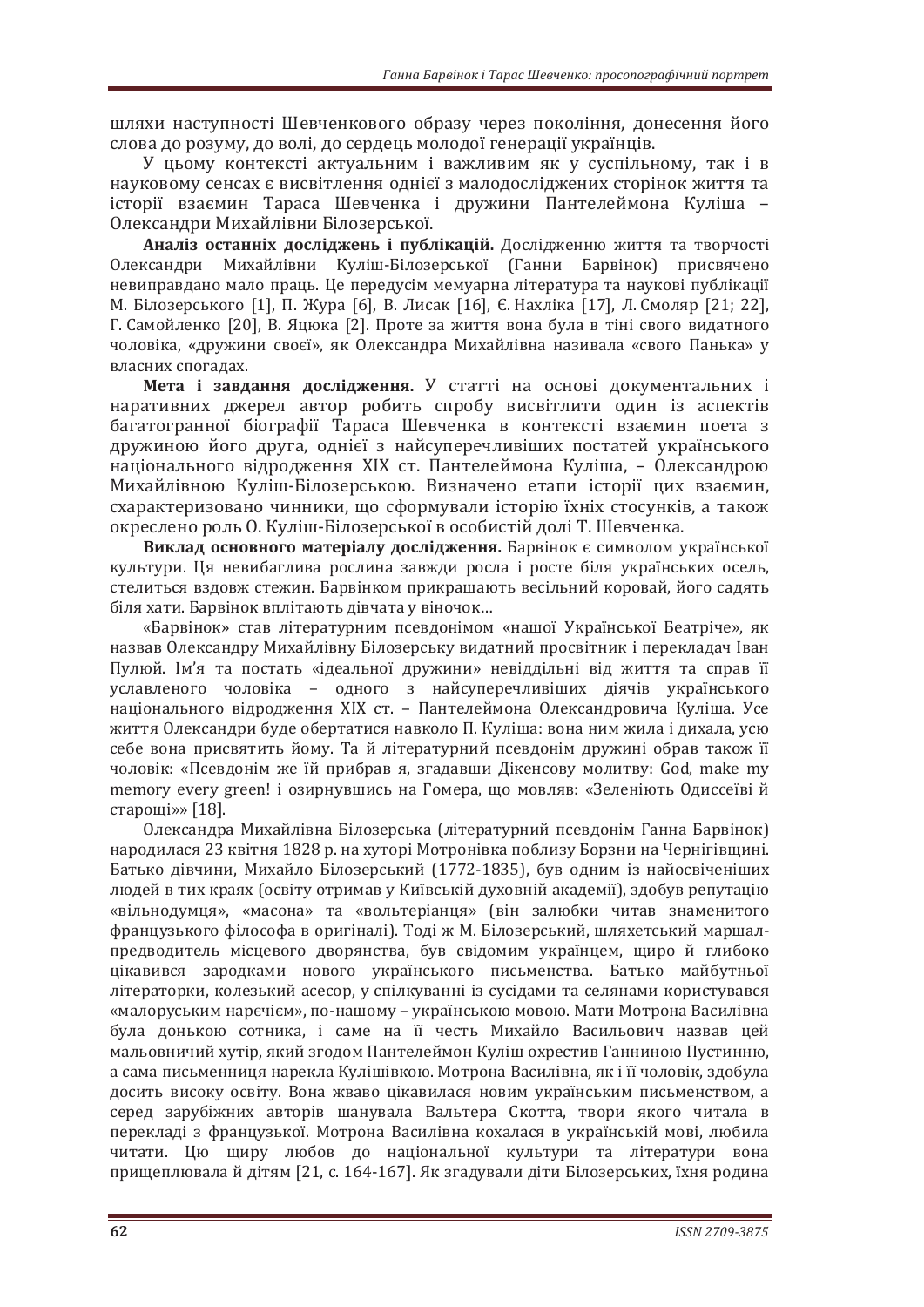своїм побутом і звичаями дуже близько стояла до народного життя. У родині часто лунали українські стародавні пісні та народні перекази, батько навіть умів грати на гусельцях. Тому «оцю сім'ю» й «звали з боку – «благословенне сімейство» [2, с. 252].

Батько помер, коли Олександрі було лише шість років. Мотрона Василівна, залишившись вдовою, вирішує віддати своїх доньок – старшу Надію та молодшу Олександру – у село Кропивне Прилуцького повіту до полковниці Козакової, яка утримувала домашній пансіонат для дівчаток. Пані Козакова свого часу закінчила Смольний інститут (або «Монастир», як його тоді називали) у Петербурзі, добре знала мови і сама навчала дівчаток німецької та французької. У пансіонаті дівчат навчали гри на фортеп'яно й танців. Вони вільно оволоділи французькою та німецькою мовами. Раптова смерть пані Козакової спричинила переїзд дівчат Білозерських до пансіону Прінлейна в Конотопі, але і його швидко закривають. У споминах за 1845 р. Олександра Михайлівна писала: «... пансіонерську освіту свою закінчила в 14 літ». Проте самоосвіту вона не покидала протягом усього життя [21, с. 164]. Повернувшись 14-річною юнкою до рідної Мотронівки, наймолодша донька допомагала матері в господарстві, а від старої ключниці Уляни переймала секрети ведення домашніх справ, і,що важливо, ніколи не гордувала товариством простих людей. Наймолодша Саня, як Олександру називали в родині, кохалася в кулінарії, тому вдома здобула ім'я в Дікенсовій манері «Хозяйственные способности!» («Господарські здібності»). Згодом її кулінарні здібності оцінить один із найбільших українських гурманів – Микола Костомаров, який полюбляв її гриби, а Тарас Шевченко млів від приготовленої Олександрою маринованої корюшки. На думку сучасної української дослідниці В.Лисак, невід'ємними атрибутами виховних традицій у сім'ї Білозерських були суворість і вимогливість до дітей, що поєднувалися з благородністю, людяністю та скромністю [16, с. 116].

Отже, багатодітна сім'я Білозерських, де панував національно свідомий дух, висока, наближена до європейської культура в традиціях, звичаях, спілкуванні посприяли формуванню високодуховної, національно свідомої особистості юної Олександри, що стало визначальним чинником у становленні її взаємин з найвідомішими українськими інтелектуалами того часу – Пантелеймоном Кулішем і Тарасом Шевченком.

15-річним дівчам Олександра Білозерська знайомиться зі старшим за неї на дев'ять років Пантелеймоном Кулішем (1819–1897), який у майбутньому стане її чоловіком. «Винуватцем» цього знайомлення був брат Олександри Михайлівни Василь, який, навчаючись на другому курсі історико-філологічного факультету Київського університету, у вересні 1842 р. потоваришував із П. Кулішем, що працював учителем Києво-Подольського училища та щойно опублікував роман «Михайло Чернишенко». Київський період життя П. Куліша був наповнений працею над джерелами. Письменник вивчав козацькі літописи Григорія Граб'янки та Самійла Величка, «Історію Русів», був у пошуках нових архівних матеріалів, збирав етнографічні та фольклорні джерела для написання своїх перших історичних романів з минулого України. Про своє знайомлення з Василем Білозерським восени 1842 р. П. Куліш оповів в автобіографії: «Спознались вони і зробились великими приятелями. До пізньої ночної години розмовляють, було, про свою Україну, та й заночує не раз у Куліша Білозерський або у Білозерського Куліш» [9, т. 1, с. 285]

Товаришування Василя Білозерського і Пантелеймона Куліша було підкріплене спільними інтересами. І це підтвердив В. Білозерський у своїх спогадах: «Кулиш встретил меня очень приветливо. Придя к нему вечером, я по страшной грязи возвращался домой очарованный и восторженный. Я познакомил его заочно с моим семейством, он снабдил меня рукописью Грабянки. Мы поговорили с ним, как будто бы давно были знакомы: я привязался к нему всем сердцем. Условились с ним видеться как можно скорее и чаще. Так продолжалось неизменно до самой поездки его за границу» [19, с. 42-43]. Так, приятелів поєднали спільні зацікавлення,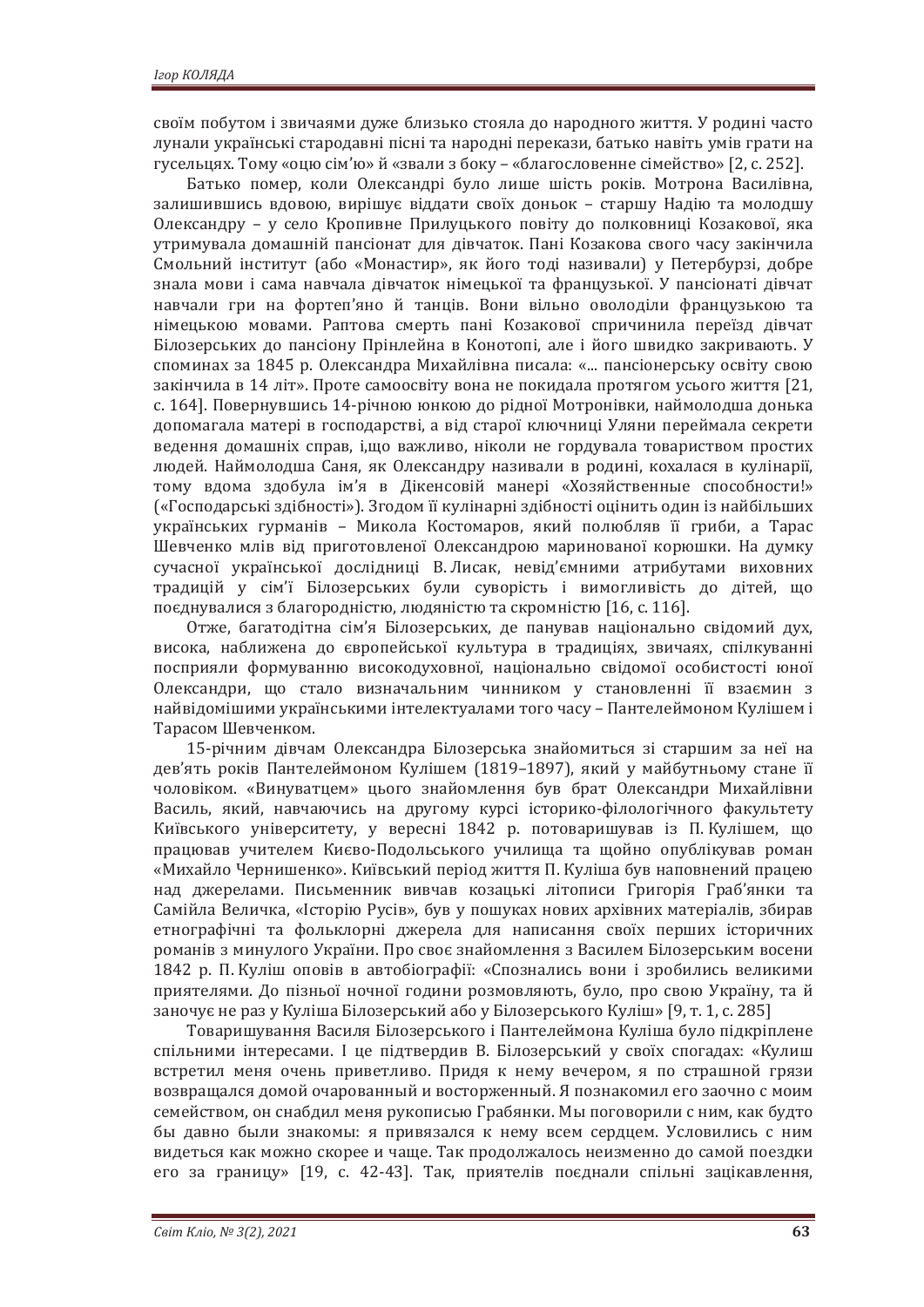вболівання за долю України. Символічно, що саме В. Білозерському П. Куліш подарував автограф своєї поеми «Україна» з дедикацією: «Коханому Землякові Василю Михайловичу Білозерському. Року Божого 1843, листопада в 17 день. У Києві» [8, с. 380-381].

Ші стосунки були настільки близькими, що 18-річний Василь запросив Пантелеймона (тоді вже автора російськомовного історичного роману «Михайло Чарнишенко», віршованої історичної хроніки «Україна» й оповідання-ідилії «Орися») разом відсвяткувати Різдво (25 грудня) 1842 р. з його рідними на хуторі Мотронівка. Саме там і відбулося знайомлення Олександри Білозерської з П. Кулішем, яке згодом переросло в кількарічне романтичне кохання [20, с. 6-9].

У споминах «Знаємність Куліша з родиною Білозерських» письменниця згадує свою першу зустріч із П. Кулішем: «1845 рік. 24 грудня. Кутя. Хутір Мотронівка. Серед столової у великому панському будинку стоїть столітній круглий стіл; уже ніжки й шашелюки поточили – красиві – та він дорогий. Не одно покоління на ньому уже обідало, росло і хороші речі говорило, весілля справляло. Говорили про бувальщину, про старовину, про просвіту, як її поновляти далі – новим потягом» [2, с. 249]. У «Спогадах» згодом вона зазначить: «Брат Василь казав: «хто раз бачив Куліша, то ніколи його забути не може». Стільки вабливості, стільки чарування в мові, в обхідливості з людьми» [2, с. 278].

Як згадує старший брат Василь, сестра, вихована «під уважним наглядом матері», прагнула бути стриманою з Кулішем. «Він (П. Куліш – Авт.), пристрасний і нетерплячий, хотів неодмінно домогтися її освідчення, - пригадує Василь Білозерський, - але не міг, і коли виїжджав від нас для подорожі Київською губернією, просив її прийняти його портрет на згалку, проте вона вілмовилась, і він. виїхавши від нас, за ворітьми знищив його й викинув у рівчак» [1, с. 73-74].

Гордий та самолюбний, П. Куліш майже рік намагався забути про Олександру, проте не міг і несподівано знову з'явився до Білозерських. Відбулася відверта розмова між ним та невблаганною матір'ю дівчини. Олександра, покликана «заявити вирішальне слово», сказала, що кохає Пантелеймона, проте Білозерськастарша відрубала, що доньку заміж в жодному разі не віддасть. Кулішів роман на деякий час припинився. Але 1846 р. письменник дістав наукове відрядження за кордон (для вивчення слов'янських мов). Перед від'їздом він вирішив побувати в Мотронівці. Здавалося б, «приборкане» кохання відродилося з новою силою, протистояти якій було неможливо. Тепер вже Олександрина мати згодилася на шлюб, можливо, справа була в тім, що П. Кулішеві, на її погляд, відкривався шлях до кар'єри. П. Куліш радів, наче якесь хлопчисько, і 16 грудня 1846 р. занотував у щоденнику: «Был в Мотроновке. Напрасно я уверял себя целый год, что не люблю Саши. Когда я простился с нею, возвращался из хутора, я почувствовал, что никто уже не даст душе таких ощущений. Жаль было потерять девушку столь кроткую, столь добрую, столь возвышенно чистую, и я решился удержать ее. Итак, я объяснился с матерью, и решено, чтобы по возвращении из-за границы я женился. Теперь я спокоен. Знаю, с кем предстоит мне продолжать жизнь. Ольга Петровна (йдеться про 16-річну Ольгу Петрівну Плетньову, доньку свого благодійника П.О.Плетньова, у яку закохався українець) – не малороссиянка, – иначе, может быть, она воспреобладала бы над моим сердцем. Я ее нежно люблю. Но Саша, воспитанная матерью, будет лучшею женою» [10, с. 56].

Отже, будучи закоханим водночас у двох дівчат і вагаючись, кого обрати, П. Куліш врешті схилився до українки, адже росіянка не могла повністю поділяти його інтереси. Тут, мабуть, спрацювала й одна риса характеру Олександри, яку Пантелеймон влучно схарактеризував, давши своїй майбутній дружині трохи дивне, проте лагідне прізвисько «Хозяйственные Способности».

Згадуючи про сватання П. Куліша, Ганна Барвінок писала: «Він прохав маму, щоб нас тільки заручили, бо він сам їде за границю, на два з половиною роки. Мама і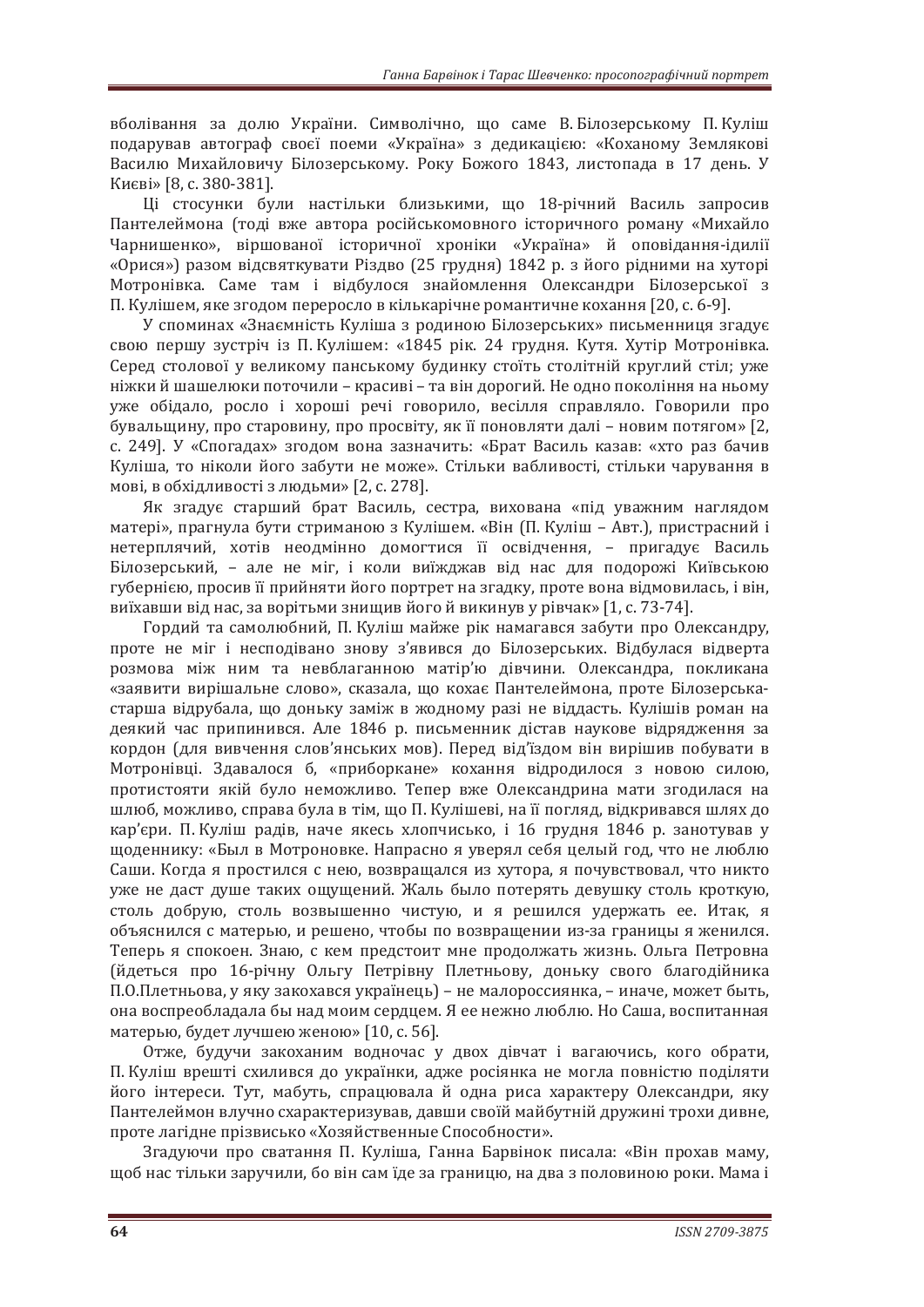я на се погодилися. На другий день Куліш, вставши вранці, цілуючи мамі руку, каже: «Мамо! не можу їхати один... Вона тут нидітиме на хуторі, а я там: опріч того я там матиму усяку розвагу, бачитиму світ культурний, учитися всьому буду. А вона?». Цей аргумент переконав матір, і вона погодилася на їхнє одруження» [23, с. 306]. Через багато років потому в 1905-му, коли Олександрі Михайлівні було вже 77 років. в одному з листів вона написала: «Всем ли так удается в молодости три года обоюдной горячей любви? И теперь еще этот пыл любви не угас, и оттого я так долго живу, что есть горючесть жизни, есть фундамент - воспоминания прошедшего» [25]. П. Куліш у своєму «Щоденнику», який вів у молоді роки (40-ві роки XIX ст.), зазначав про провінційну мову і звертання своєї майбутньої дружини, недостатній рівень освіченості, який він сподівався довершити під час закордонної подорожі [16, с. 116].

Так, історія кохання Олександри Білозерської та Пантелеймона Куліша, а потім і їхнє 50-річне подружнє життя (у жодному разі не ідилічне, де було все: обітниці в вірності й зради, прощення й каяття) зв'яжуть нерозривною ниткою історію її взаємин із Тарасом Григоровичем Шевченком. Молодша на14 років Олександра називатиме поета «Батьком», звертатиметься до нього «Батьку рідненький», «Татуню дорогий», «Дорогий друже наш», «Друже мій не оцінений» [2, с. 290-291]. Олександра Михайлівна присвятила історії цих взаємин свої твори – оповідання та спогади, зокрема: «Голосіння по Шевченкові» [2, с. 235-236], «Кілька зустрічів з М. І. Костомаровим» [2, с. 237-243], «Довічний жаль (Спомини про П. Куліша)» [2, с. 244], «Спомини про знаємість П. Куліша з домом Білозерських» [2, с. 249-254], «Спомини А.М. Куліш (Ганни Барвінок)» [2, с. 255-289], «Згадка про Т. Шевченка  $(1847)$  p.)» [2, с. 290-291]. Три передвесільних роки в житті закоханих Олександри Білозерської та Пантелеймона Куліша стали для Олександри ще й періодом першого знайомлення, поки що заочного, із Тарасом Шевченком.

Про стосунки Пантелеймона Куліша й Тараса Шевченка написано чимало. Ці два геніальні українці повсякчас сперечалися, сварилися, мирилися й товаришували, зберігаючи при цьому глибоко шанобливе ставлення один до одного. Вони разом були причетними до «справи Кирило-Мефодіївського товариства». Т. Шевченко схвально оцінив перше видання «Граматки» П. Куліша і особливо його «Записки о Южной Руси». Не менш схвально зустрів П. Куліш з'яву «Кобзаря» і «Гайдамаків» Т. Шевченка. Після смерті поета П. Куліш багато зробив для збереження літературної спадщини Кобзаря.

Достеменно невідомо, коли та за яких обставин відбулося знайомлення Т. Шевченка та П. Куліша. Як припускає один з біографів поета О Кониський, сталося це в 1843 р. «одну из отлучок из академии» в Києві, де саме вчителював П. Куліш. Дослідники сперечаються, коли мова заходить про час і місце їхньої зустрічі. У «Шевченківському словнику» читаємо, що Панько й Тарас «…познайомилися у 1843 році». І все. Не вказано ні місця, ані числа й місяця цієї події. Іван Дзюба в книзі «Тарас Шевченко. Життя і творчість» пише: «Вже в перші дні перебування в Києві Шевченко знайомиться з Пантелеймоном Олександровичем Кулішем..., і це була доленосна для обох зустріч» [5, с. 204]. Як встановив П. Жур, перша зустріч Т. Шевченка та П. Куліша відбулася на початку червня 1843 р. [6, с. 88] «у Старому Києві, неподалік від Софійського собору, де мешкав Панько. Стіни своєї кімнати Куліш розмальовував людськими постатями, кращих учнів нагороджував власними малюнками. У цій кімнаті й застав Т. Шевченко Панька за мольбертом. На поетові був парусиновий балахон і картуз, що зсувався на потилицю, подібно до козацького шлика. П. Куліш, очевидно, уже чекав, що десь на початку літа в Києві з'явиться Т. Шевченко, тож несподіваний прихід поета, якого доти він не бачив хоч би намальованого, на помешкання до нього, коли він сидів за мольбертом, не застав його зненацька: «А вгадайте: хто?» -Это были первые слова Тараса, произнесенные тем очаровательно веселым и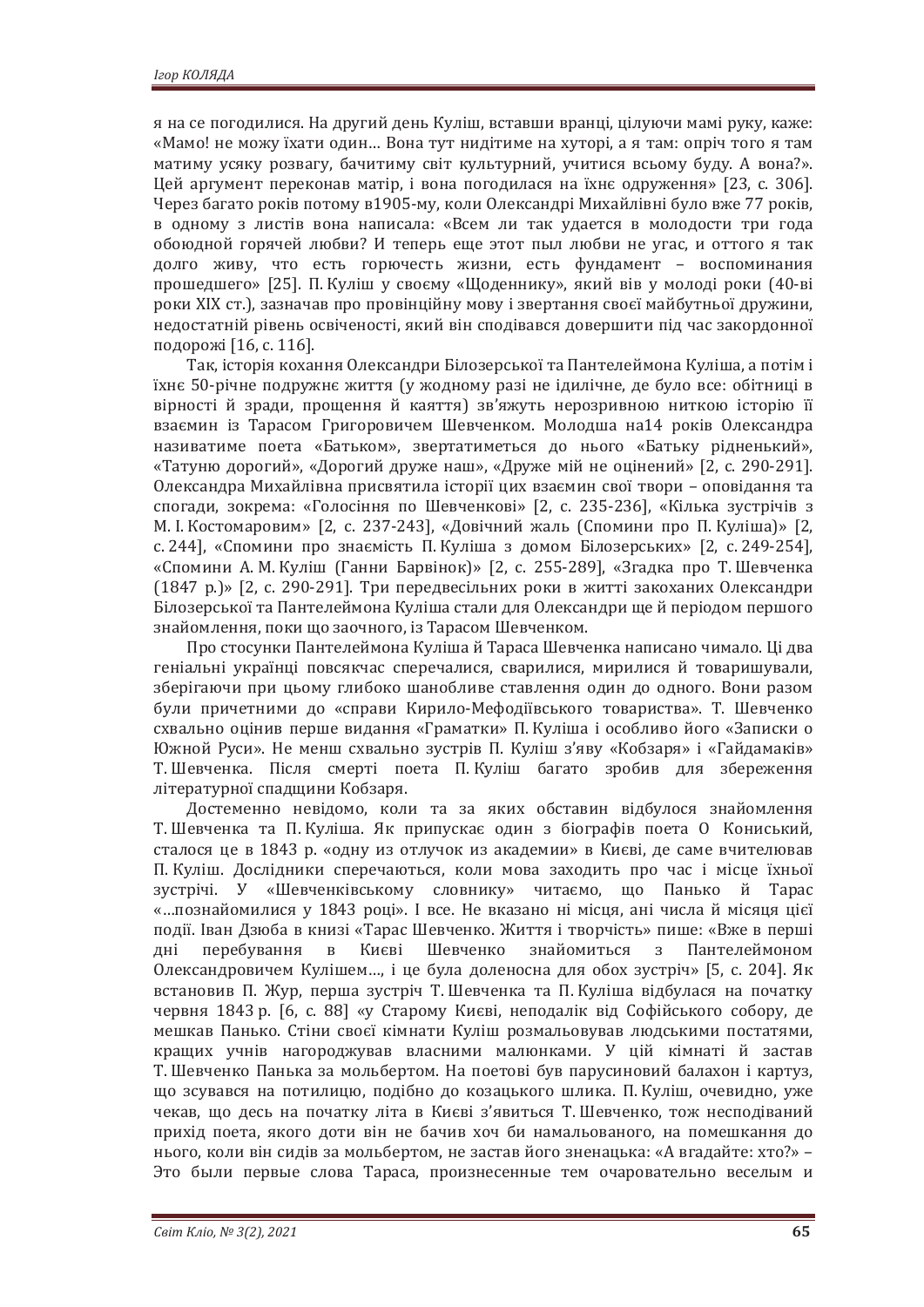беззаботным голосом, который привлекал к нему и женщин, и детей. Я отвечал: «Шевченко». «Він», - отвечал Тарас, засмеявшись так, как смеются наши молодицы. Тогда не носил он усов, и у него в лице было много женственного. «Чи нема в Вас чарки горілки?» – Это была вторая услышанная мною от Шевченка фраза. Вопрос немного поразил меня». Горілки в П. Куліша не виявилося, але виручив товарищ по Києво-Подільському училищу - тамтешній учитель малювання і каліграфії Олекса Сенчило-Стефановський (родом із Ніжина), який квартирував у тому-таки будинку і любив хильнути. – він умить приніс зі своїх запасів «графинчик запеканки»: «Бач. яку вони тут горілку п'ють! - воскликнул добродушно Шевченко, осушив чарку, и ЖИВО НАПОМНИЛ МНЕ СТИХИ КОбЗАРСКОЙ ДУМЫ, КОТОРЫМИ САМ ОН ВПОСЛЕДСТВИИ восхищался много раз: Мабуть, сей козак нігде не бував, / Добрих горілок не пивав» [11, с. 64]. «Тут уже й пішло справдешнє січове балаканнє, а далі й співи. (Шевченко мав голос пречудовий, а Куліш знає незліченну силу пісень)» [9, т. 1, c. 248-249].

Першу свою зустріч із Т. Шевченком П. Куліш згодом слушно трактував як «характерну» [9, т. 1, с. 248]. I справді, як відмічає Є. Нахлік, «вона відразу засвідчила їхню щиру взаємну симпатію й повагу один до одного як літераторів-земляків, захоплених рідним фольклором та козацькою історією, і водночас засигналізувала досить різні особисті схильності й манери поведінки, відмінності у побуті, навіть певну індивідуально-психологічну несумісність, утім, поки що потенційну, бо якось реально, конфліктно тоді ще не виявлену» [17, с. 26-27].

Ставлення до вживання спиртного, міра й наслідки його вживання, як відмічає Є. Нахлік, були одними з тих чинників, що спричинювали побутово-психологічне розходження П. Куліша з Т. Шевченком (надто на зламі 1850-1860-х рр.). На відміну від гедоністичного Т. Шевченка, пунктуальний, усидливий і рівномірно працьовитий П.Куліш не мав схильності до мистецької богеми [17, с. 25]. Свій стосунок до алкоголю він спеціально описав у «Жизні Куліша»: «На всій Україні і деінде ніхто не бачив Куліша підпилим. Коли й випивав він з приятелями замолоду – як-то мовляють, не проливаючи, – і тоді річ його була твереза, хода тверда. Ще й надто. Розказував той же Чуйкевич, що коли хочеш Куліша послухати, як він глибоко у поважні речі входить і порадою доброю тебе піддержує, то нехай лишню чарку вип'є. По тверезу зривалось іноді в Куліша таке слово, що кого-небудь вразило, і сам він, прохоловши, жалкував за свою нерозвагу; а напідпитку видається він між усіма один непитущим. [...] Коли трапляється йому пити, то питиме або що добре, або зовсім не питиме, опріч звичайної чарки горілки, яку щодня вживає» [9, T. 1. c. 2621.

Замолоду резонерство П. Куліша і буйність Т. Шевченка, як вказує Є. Нахлік, не стали на перешкоді їхньому зближенню (хоча й заважали цілковитому дружньому взаєморозумінню). Разом із О. Сенчилом-Стефановським П.Куліш на початку червня 1843 р. показував Т. Шевченкові історичні місця та пам'ятки, мальовничі куточки й околиці Києва. 12-13 червня вони утрьох на плоту плавали по Дніпрі до Межигір'я під Києвом, де оглянули старовинний монастир - Межигірський Спас (тоді вже закритий), записували народні пісні. Тоді ж у помешканні П. Куліша Т.Шевченко познайомився з П. Чуйкевичем, а наприкінці січня 1844 р. під час приїзду поета на Контрактовий ярмарок, що відбувався на Подолі, П. Куліш познайомив його з Василем Білозерським. Саме П. Куліш зблизив Т. Шевченка з літературно-науковою. педагогічно-студентською громадою Києва, особливо з молодими патріотами України [17, с. 26]. Саме за сприяння Пантелеймона Олександровича розпочалося знайомлення Тараса Григоровича з родиною Білозерських. У листі до М. Гулака від 1 травня 1846 р. Василь Білозерський згадав, що його з Шевченком «познайомив на позаторішніх контрактах Куліш» [15, т. 1, с. 107].

П. Куліш направду був зачарований Т. Шевченком. Про тогочасну молоду київську інтелігенцію, зосібно й про себе Куліш згадував: «мы были очарованы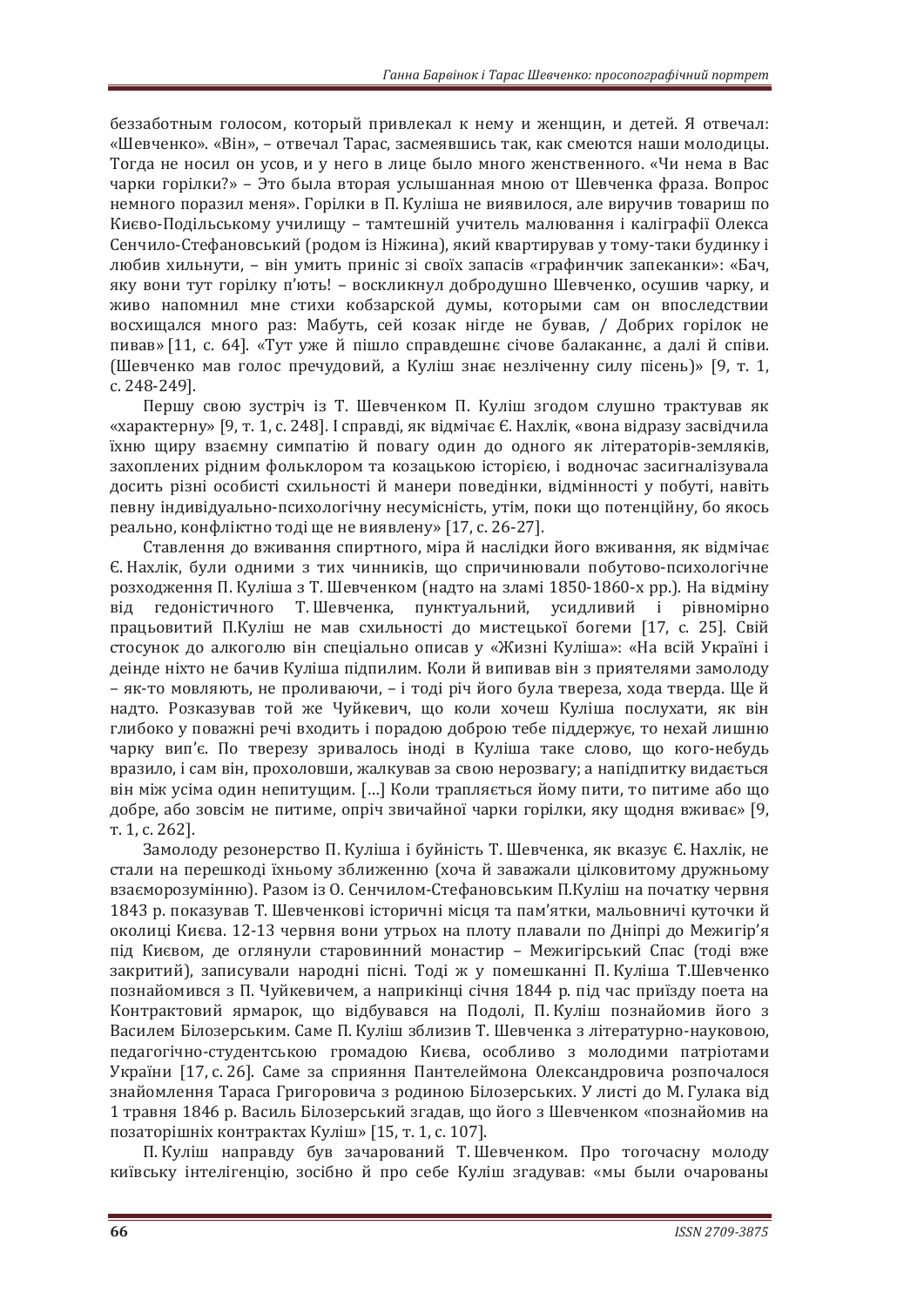Шевченком почти в буквальном смысле слова. Никто выше меня не ценил его дивного стиха. Чары дикой во многих случаях его поззии подавили в моем уме и сердце все, что восприял я трезвенного от несравненного Плетнева. Со мной произошло нечто вроде того, что происходит с некоторыми из воспитанных в русской столице черкесов, когда они понюхают родного воздуха» [11, с. 68]. Враження, що його справив Т. Шевченко наприкінці грудня 1846 р., П. Куліш згодом у своїх спогадах передав так: «Сам Шевченко зробивсь не тим, яким я його покинув, їдучи з України. Се вже був не кобзар, а національний пророк. Восторженому щастєм, наукою і поезією, мені здавалось, мовби перед нами сталося те, чого дознав на собі ветхозавітний посел Господень [...] Для мене ж сяєво духа його було чимся надприроднім» [12, с. 15]. Згодом у чернетці листа до М. Павлика він також зазначатиме про роль Шевченкового поетичного слова у зміні свого світогляду, у пробудженні своєї національної самосвідомості: ««Тільки ж стоючи в освіченому великоруською літературою крузі, дав я вагу моїй коханій матері (langue maternelle) і тому, чим вона славна. Цим-то я й по великоруській драбині дібравсь до словесного і етнографічного скарбу, що занедбано його в нас давно [...] Луччі люде, яких я зустрів на дорозі мого розумового і сердечного життя, були або великоруси, або годованці великорущини. Державіна, Жуковського, Пушкіна я знав напам'ять перше, ніж побачив друковану материну мову. Малоруські думи і співи зробили мене ентузіастом рідного слова, а Шевченко, можна сказати, оп'янив був мені голову» [3, с. 107].

Отже, дві творчі натури виявили спільні інтереси, погляди, уподобання, тому зав'язалося листування. Під час нової зустрічі, яка сталася аж 1845 р. після чергового приїзду Т. Шевченка до Києва, П. Куліш знайомить поета зі своїми друзями, молодими інтелігентами, які горіли бажанням культурно служити своєму народові. Тож постать Т. Шевченка, уже тоді овіяна славою поета й художника, дуже підходила оточенню П. Куліша допомагати провадити справу просвітництва та визволення народу з кріпацтва. Та й сам Т. Шевченко волів залишитися в Києві, тож нові друзі допомогли йому прилаштуватися художником Археографічної комісії.

Тому пристрасний П. Куліш не міг полишити осторонь свого захоплення Шевченковою музою і свою кохану дівчину. Саме П. Кулішу Ганна Барвінок також завдячує знайомленню з поетичною музою Т. Шевченка. Так, принагідно вона згадувала, що «в межичассі 1843-1845 років вони з Кулішем читали вкупі Пушкіна, Шевченка, Евангелиє, Міцкевича» [2, с. 474]. Про це згодом писав і сам Пантелеймон Олександрович, акцентуючи увагу на тому, яке враження справила на його обраницю Шевченкова муза: «Я став читати їй напам'ять (бо всі ми знали їх як «Отче наш») Шевченкові плачі та пророкування. Нове творчество поета освітило й осяяло її душу так, мов небесне обітуваннє чогось грядущого в перевазі світу над темрявою, правди над олжею, любови над ненавистю. Не забуду до віку тих сліз, якими вона плакала, слухаючи сі поетичні плачі, сі побілительні пророкування. Сповнилося тут зрушаюче нас бажаннє незнаного ще Кобзаря у прелюдії до його дум: «Одну сльозу з очей карих – I пан над панами...». Се були сльози воскресення в нову, вічню народню жизнь. Глибоко почула Українка великі скорботи поета, великі його задуми і зараз почала міркувати, як би спокутувати гріх щербатої Тарасової долі. Ентузіястка рідного слова носила в німій душі своїй чоловічню ідею сього великого слова» [12, с. 16-17]. Тому й не заперечувала вона проти бажання її майбутнього чоловіка запросити старшим боярином свого друга - Тараса Шевченка.

Вибір Тараса Шевченка старшим боярином також був у дусі Пантелеймона Олександровича – його емоційної запальничості та імпульсивності. За кілька днів до весілля, розважаючись на «пам'ятній вечорині» у маєткові поета Віктора Забіли, на хуторі Кукуріківщині поблизу Борзни, П. Куліш було так «задивився» на Шевченка, «заслухався його пророчих річей, його чарівничих пісень», що, «замість дяки, просив його до себе «старшим боярином», на що поет залюбки погодився, і П. Куліш відразу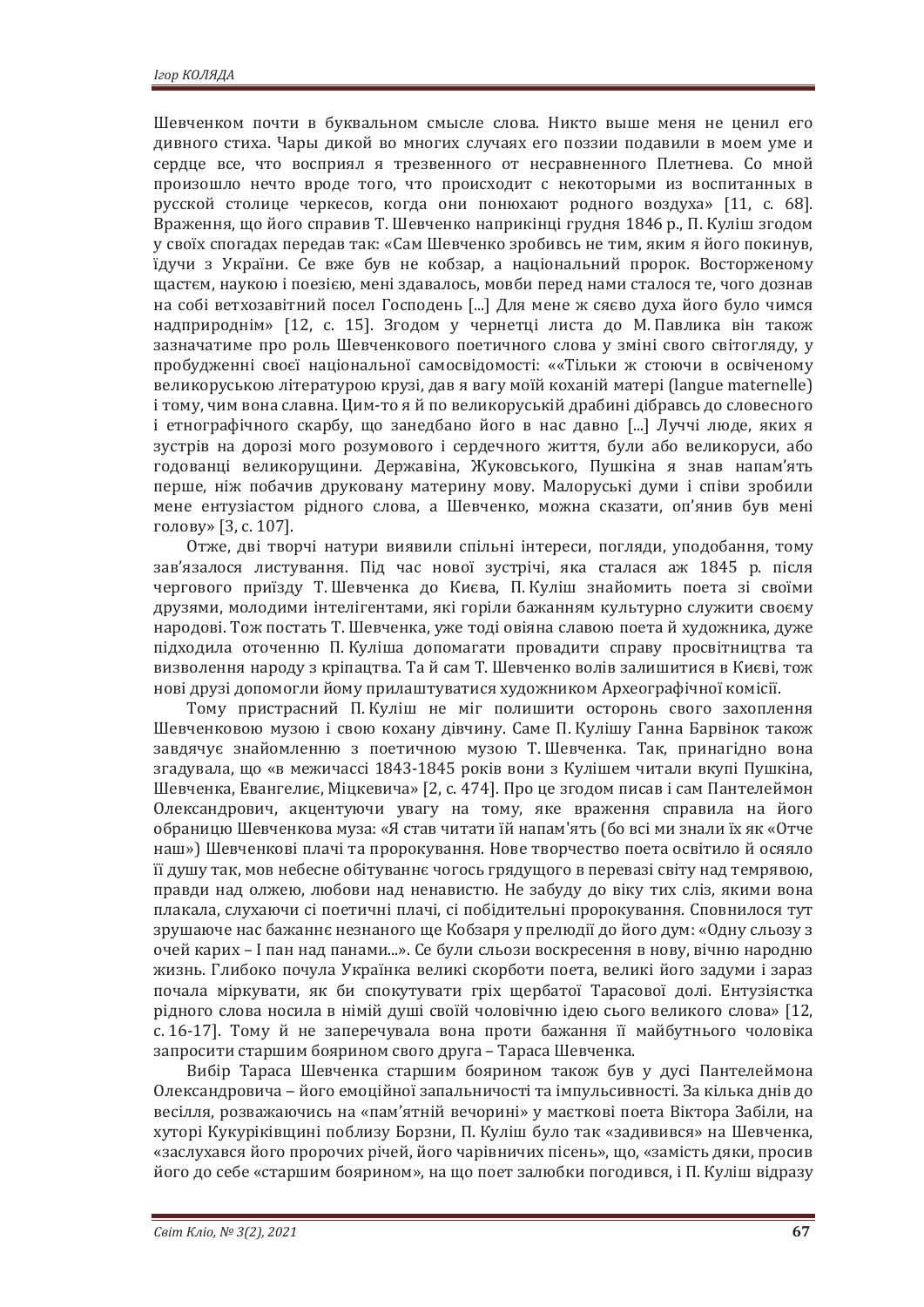

Олександра Білозерська, 1847 рік

ж повіз його до своєї нареченої («Історичне оповіданнє») [9, с. 366, 369]. Так, П. Куліш, якого на той час єднали дружні взаємини з Тарасом, у виборі старшого боярина віддав перевагу йому перед поетом Віктором Забілою, котрий образився, бо, мешкаючи неподалік на власному хуторі, вже раз шаферував у домі Білозерських [17, с. 26].

Т. Шевченко не зміг відмовити своєму давньому другові Пантелеймону Кулішу і став старшим боярином на його весіллі. Тож незважаючи на виснажливу дорогу та зимову хуртовину, прибув Тарас Григорович у Борзну в січні 1847 р. аж із далекого Петербурга. Як того вимагає етикет, він відвідав хутір Мотронівку, де в батьківському маєтку мешкала наречена його друга Пантелеймона Куліша дворянка Олександра Білозерська. «Перед весіллєм за три дні приїхав й Шевченко. Сі три дні ми дуже приємно пробавилися. Він маму нашу дуже полюбив. Вона навдивовижу знала добре народні пісні. Се йому, як маслом по серцю. Ще під'їхала й моя подруга, моїх літ і моя тезка, друг мій і близька сусідка.

Співали ми з ними вкупі: «Ой зійди, зійди, ти зіронько та вечірняя». Здається, це його любима пісня» [2, с. 273].

Пантелеймон Куліш згадував про те докладніше, бо переконаний був, що Шевченко «предивний, може, найлуччий співака народніх пісень на всій Україні обох дніпрових берегів» [2, с. 474]. Проте співав поет лише тоді, коли співала його душа, коли знаходив, як тоді казали, «спочутну собі людину між земляками». «Такою людиною стала йому того вечора, та і до конця весілля, молода княгиня. Почав з нею змовляти по-нашому, і, на велику собі радість, побачив, що в своїй розмові не шпетила вона рідного слова. Тогді Шевченко заходивсь екзаменувати її з рідних пісень. Репертуар «молодої княгині» виявився значним і звеселив «старшого боярина» ще більше; а як показала вона йому голос і самий текст пісень, котрих він у неї допитувавсь, він похвалив чи подякував її по-своєму: сам почав їй співати [...] Як у ту пору жизні співав Шевченко, а й надто, як він співав у той вечір, такого або рівного йому співу не чув я ні в Україні, ні по столицях. Порвалися разом усі розмови і між старими, і між молодими. Посходились із усіх світлиць гості до зали, мов до якої церкви. Пісню за піснею співав наш соловей, справді мов у темному лузі, серед червоної калини, а не в зимному захисті серед народу [...] Душа поета, об'явившись посеред чужого щастя своїм щастєм, обернула весілля поклонниці його великого таланта в національну оперу, яку, може, ще не скоро чутимуть на Вкраїні. І всіх більш роскошувала нею щаслива своїм таємничим подвигом «молода княгиня» [12,  $c. 24 - 26$ ].

Т. Шевченка так вразила дівоча краса, чудовий голос «молодої княгині» (поет чомусь увесь час називав наречену саме так), яка співала йому «Ой, зійди, зійди, ти, зіронько та вечірняя...», що за десять літ потому, у липні 1857-го, він зробив у своєму «Щоденнику» ностальгійний запис. Цитуємо мовою оригіналу: «Эта меланхолическая песня напомнила мне тот вечер, когда я и молодая жена Кулиша пели в два голоса эту очаровательную песню. Это было на другой день после их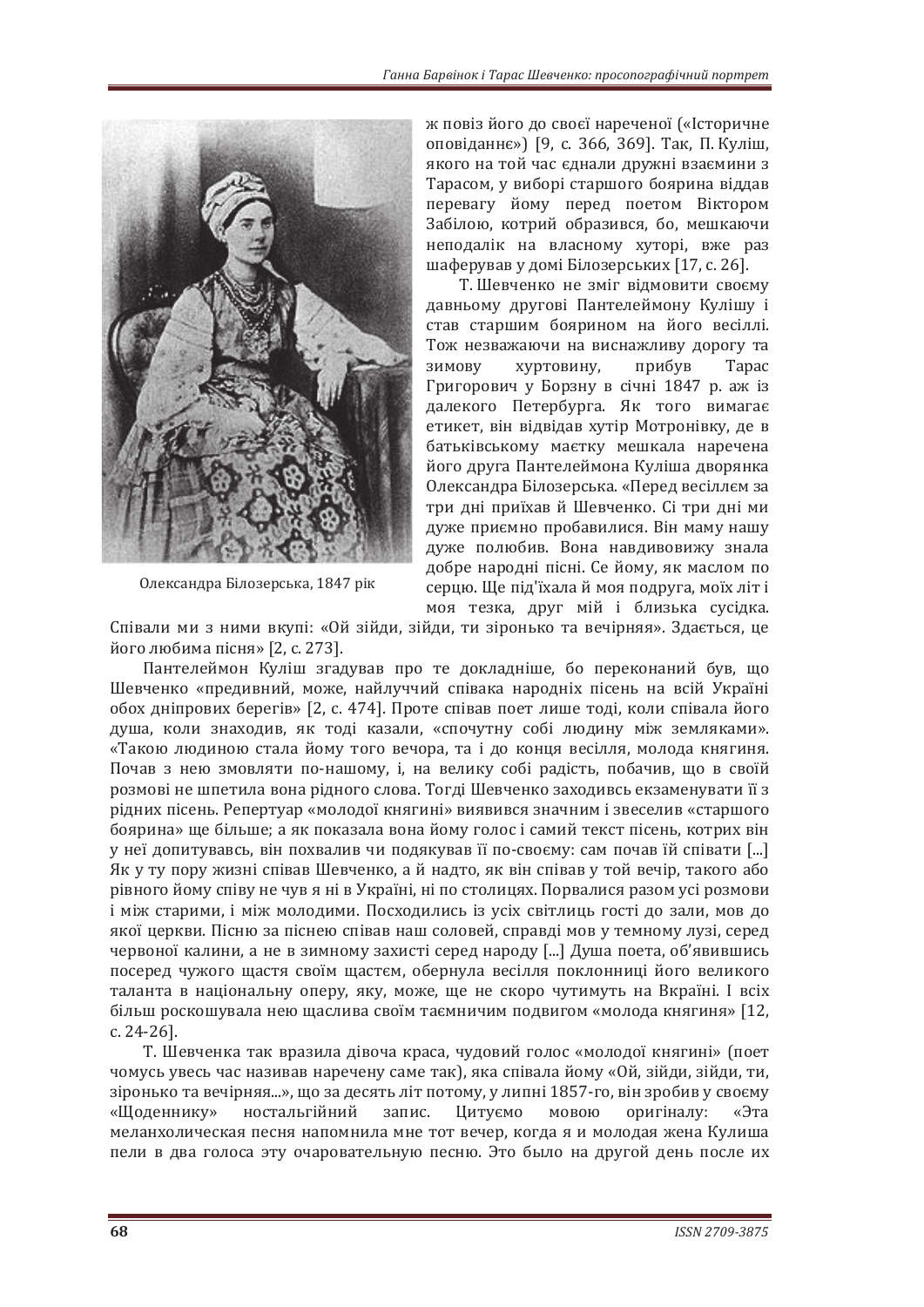свадьбы, в роковом 1847 году. Увижу ли я эту прекрасную блондинку? Запою ли с нею эту задушевную песню?» [26, т. 5, с. 62].

Та напередодні весільної церемонії трапився казус - пропав Шевченко!... Погостювавши як слід у своїх друзів, поет відправився в Борзну, де мав підготуватися до весілля. Поїхав – і наче крізь землю провалився! Кинулися шукати Тараса Григоровича по всій окрузі і ніде знайти не могли. Відшукали поета лише на третій день на хуторі Кукуріківщина. Що ж привело Шевченка на цей хутір? Апривело його «Посланіє к Шевченку», написане 1844 р. його давнім другом і духовним побратимом, автором ліричних пісень, що стали народними, Віктором Забілою. У тексті «Посланія» Віктор Забіла дорікає Шевченку за те, що, перебуваючи в Борзні, той не заїхав до нього. Удруге оминути хату духовного побратима Шевченко не міг. А як заїхав у гості, то вже, як-то кажуть, суттєво. Очевидці тієї історії розповідають, що знайшли Тараса Шевченка в хаті Віктора Забіли. У будинку лірика обоє поетів сиділи на лаві в сорочках, обійнявшись, і щиро плакали, у два горла співаючи народних пісень. Зійшлися два брати по духу, немов відчувши, що це буде їхня остання зустріч у цьому житті. Не знали вони, що жартівливе «Посланіє до Шевченка» фігуруватиме як доказ у слідчій справі після арешту поета 1847 р. На допиті в третьому відділі щодо цього листа Т. Шевченко навіть давав пояснення [18].

Незабутнє весілля двох особливих молодят відбулося 24 січня (5 лютого) 1847 р. Повінчалися в оленівській дерев'яній церкві Вознесіння. Вінчав отець Петро. тримав вінця Тарас Шевченко. Старший боярин Тарас Шевченко виправдав сподівання свого друга Панька, засипаючи гостей жартами й дотепами. «В широкій залі було наче заграва: по стінах лямпи позасвічувані. Ми сіли за вечерю. Величезний стяг столів серед великої залі був гарно сервірований. Гостей - осіб півтораста. Шевченко, Василь, Микола Данилович манячіли; вони сиділи проти молодих з другого боку, посеред стола. Свічки перед молодими в стакані з житом, в парі зв'язані пишною білою атласною стрічкою-бантом. І я все стежила чи рівно свічки горять. Так і життє наше буде в рівновазі. Що мабуть разом і помрем, і в одну домовину нас положать» [2, с. 273]. «Весільні гості найбільше після молодих звертали увагу на старшого боярина, особливо на його пісні. Гостей на весіллі були повні кімнати: гуділи вони по всіх кутках, як джмелі; подекуди щебетали, неначе горобці, взагалі стояв гомін великий, ось старший боярин, заклавши назад руки, почав ходити по залу та й заспівав: «Ой зійди, зійди, ти, зіронько та вечірняя. Ой вийди, вийди, дівчинонько моя вірная...» Всі гості, почувши, як співає Тарас, притихли, наче залишився сам лише співак. Та й співав же він як! [...] Від того співу заніміла розмова і між старшими, і між молодими: з усіх світлиць гості посходились в залі, мов до церкви. Пісню за піснею співав наш соловей, справді, немов у темному лузі серед червоної калини. «Молода княгиня» на спомин про той вечір подарувала поетові дорогий клейнод, найдорожчий з усього добра, яке коли-небудь мала, свою квітку вінчальну», - писав перший біограф Т.Шевченка О.Кониський [7]. «Музика гримить, шампанське піниться, затички в стелю б'ють., а тут поруч і зоря мого щасття. А мама! Щаслива. Подивилась на своїх дітей і на невгомонних своїх гостей та піде. Бокали дзвеніли, пінились клубом, хлопали, розбивались, плескали під стелю, кричали: гірко! гірко! та я мов дикарка, раз удостоїла таки жениха поцілувати. Боже що то за вечеря була! Гучна, весела, щаслива!... Така вечеря була, що мов тільки у Христа була, коли б не Іуда... свята, хороша, один дух... По вечері, як од'їзжали гості, вся публіка й старший боярин Шевченко підійшов прощатися до мами, а потім й до молодих. Та до молодої обернувшись й каже: «- Чи се царівна, чи королівна! Се не царівна, не королівна, а се Мотрони Василєвни дочка Олександра». Звісно у мами при сіх речах й ушки засміялись. А Куліш поруч стоячи, каже: «- На чужий коровай очей не поривай, а собі дбай». Публіку така сцена дуже оживила, розсмішила... Молода ж тим часом зняла з голови Fleur d'orange і подала на спомин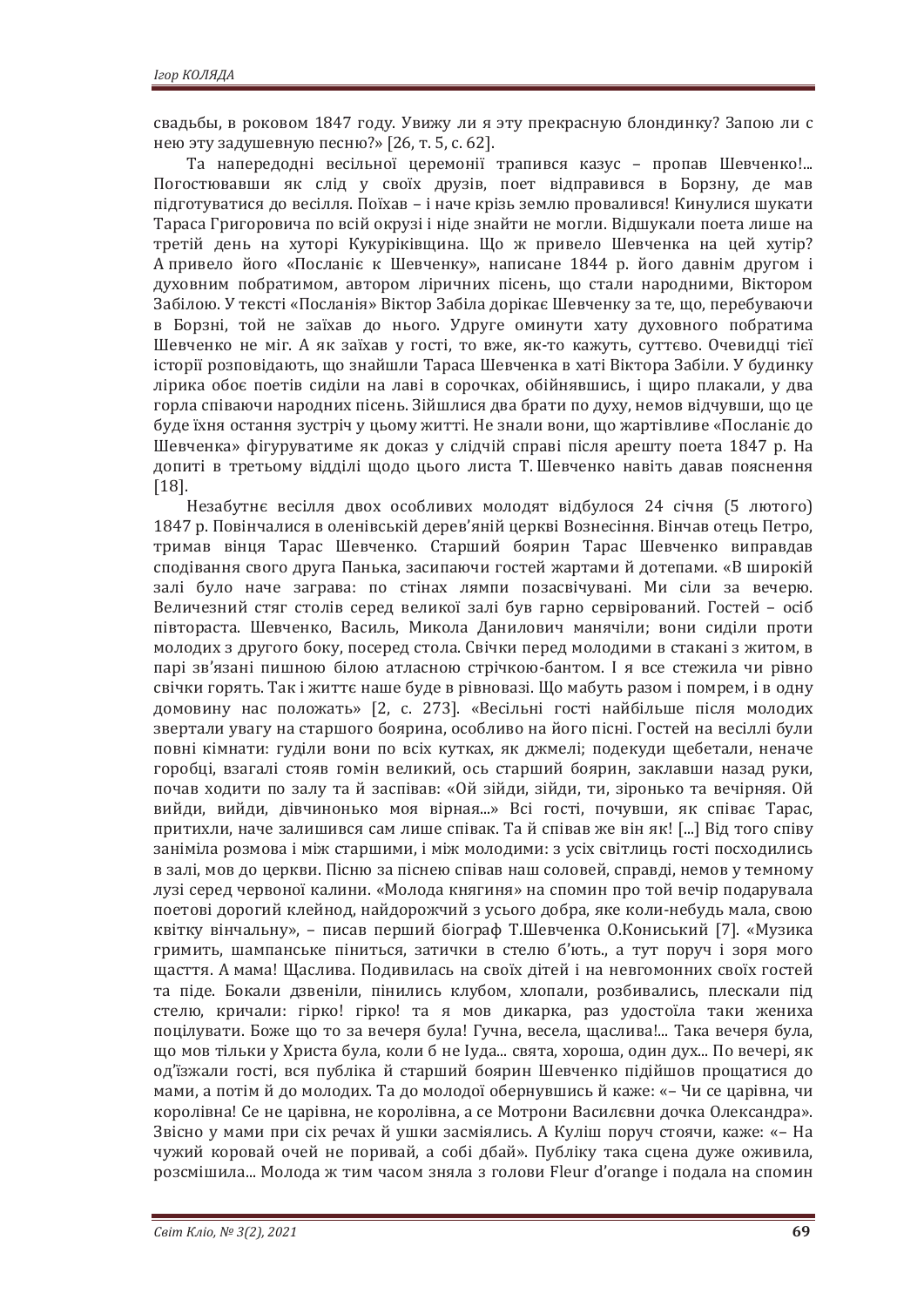старшому своєму боярину - Шевченкові. Публіка вся була в незвичайному збудженому настрої, бо й веселого і в українському дусі не бачили весілля. Всі веселі роз'їхались. Тарас Шевченко разом виїхав з Віктором Забілою, до його в господу на хутір Кукуріковщину, під Борзною» [2, с. 274].

Так, зі спогадів видно, що в цей момент не було шасливішої людини у всьому світі за Олександру Білозерську. Весілля - це найяскравіший спогад її життя, адже вона дійсно покохала П. Куліша всією душею. Ганна Барвінок завжди пишалася своїм боярином, «Великий Друже наш. Батьку ріднесенький. Татуню дорогий! на розсвітані життя мого, Ти був моїм старшим боярином... І як гарно було на душі у мене... мов справді ще сонечко було тільки на розсвітані. Показувало далеч життя нашої будуччини, квітчастого, багатого, вистеленного мріями, з нестримним захопленнєм духа жадоби. І тут разом прийшом і Ти і мрії наші осолодив. Струмочком потекли в далеч осяйні мрії культурної освіти. І од Тебе світ показався на нашому небосхилі. Ти тоді звеличав мене – княгинею і королівною!.. Боже мій! Я і сама се почувала, бо присутність таких двох велетнів і сили розума придала мені дух красоти, возвисила мене, одухотворила красотою свого подуху на мене; як сонце рослину так ти, мій друже, і Куліш оживили і осяяли мене. Я Тобою пишалася, мій великий Друже! я Тобі спочувала завсігди, і Твою руку своїми палящими устами поцілувала, маючи на меті з'огріти Тебе, як Ти плакав, над своїми гадками про Україну, що вона «Обідрана сиротою понад Дніпром плаче». Тоді як дружина моя справляла Тоді твоє писаннє, де Ти згадував свою сестру, улюблену Орину, котра в той час кріпачкою ще була, ходила ще на панщину. Гірко Твої сльози пали пекучим огнем на моє молоде серце, яке ще не знало болючого і не почувало... Я подумала. Як же воно впадає йому... І поцілувала гаряче твою руку. Аж тепер мені солодко од цього, що я така щаслива... і мене Господь уповажив, що я могла хоч цим Тобі виректи мою прихильність до Тебе - Мученику. Скільки Твоя поетична муза нас утішала, і сумом доводила до сліз... За що Тобі така доля судилася, Друже мій неоцінений... За те, що Ти широкою пеленою увесь світ обняв, своєю правдивою палкою річчю, вабливою правдою, своєю поезією принадною чуткою, як найкраща квітка пахуща. Як Ти було мигтиш по хатах, заложивши руки на спину, співаючи свою «Зіроньку», - то забували ми, що на землі живемо, а тепер по всяк час почуваємо...» [2, с. 292].

Пантелеймон Куліш також був гордий тим, що на його весіллі старшим боярином був Т. Шевченко. Десь через тиждень по весіллі, 4 лютого 1847 р., він пише до Петербурга благодійникові П. Плетньову: «Самым дорогим гостем у меня был Шевченко, который держал и венец мой при венчаньи. Я старался оказывать ему всевозможное уважение для того, чтоб показать малороссийским панам, что не чины и богатство, а личные достоинства я ценю в человеке [...]. За столом я пил за здоровье нашего поэта, а при прощаньи сказал, что присутствие его на моей свадьбе я считаю величайшею для меня честью» [13, с. 150]. На схилку літ у поемі «Грицько Сковорода» П. Куліш із приємністю згадав Т. Шевченка в обрядовій ролі старшого боярина: «Як на весіллі в нас співав / І всіх гостей почарував» [14, т. 2, с. 303].

Весілля Ганни Барвінок відзначене ще однією знаковою подією в історії її взаємин з Тарасом Шевченком. Взявши близько до серця долю молодого поетамитця, вчорашнього кріпака, рідні якого ще перебували в кріпацькій неволі, молода Кулішева дружина вирішила віддати кошти на поїздку Т. Шевченка за кордон для поглиблення його художньої освіти. «...від цього співу на два голоси з нареченою Куліша Олександрою Білозерською засвітилася ідея про виїзд Шевченка за кордон. Сам Шевченко і його приятелі, тим більше такий розумний чоловік, як Куліш, розуміли необхідність поїхати Тарасу на кілька років за кордон, та ще там повчитися живописному мистептву: побачити великі твори великих майстрів живопису; побачити красу природи в Італії. Перешкодою до цього було, перш за все, брак коштів; а, крім того, і труднощі з тодішніми порядками російськими при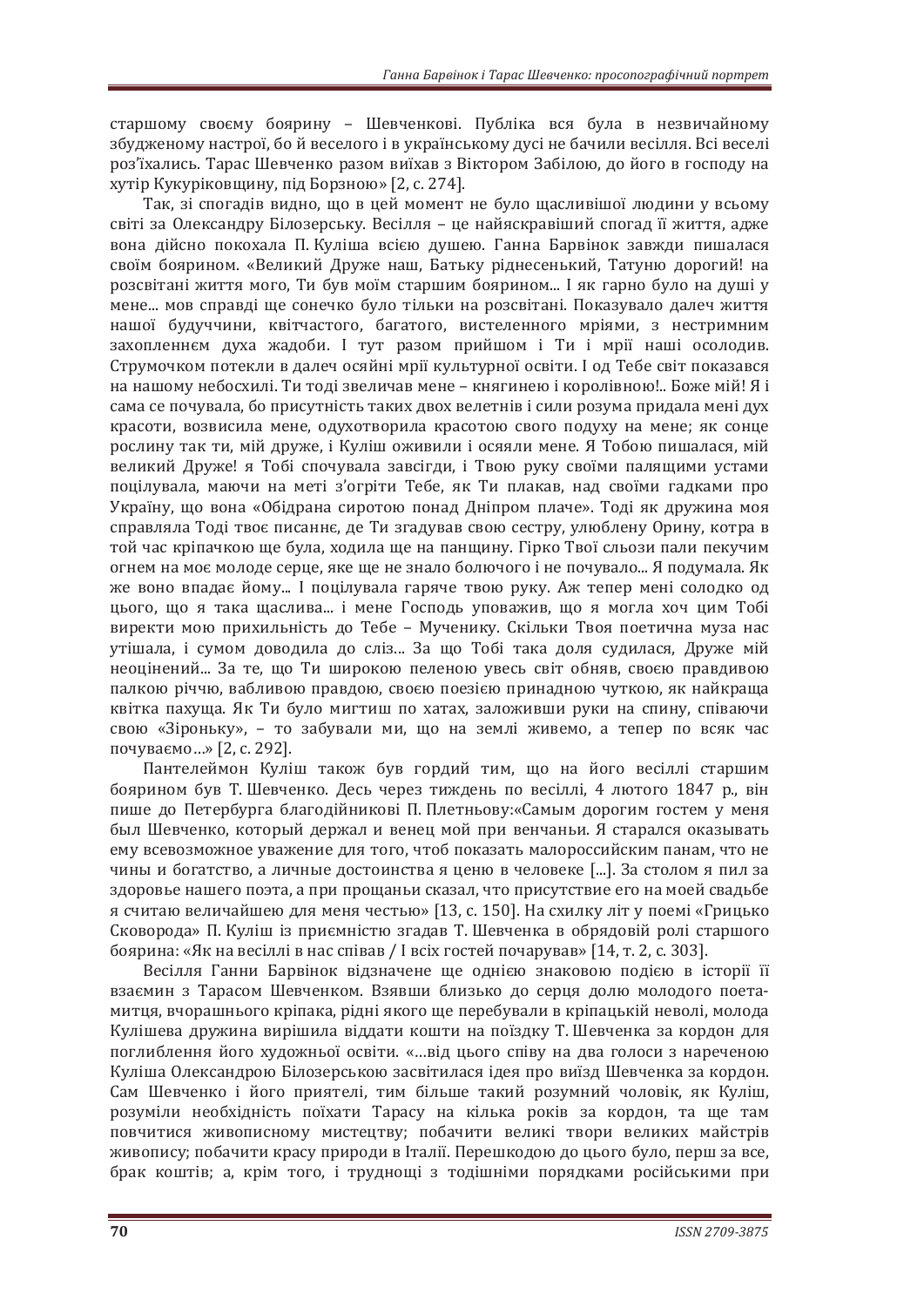отриманні паспорта на виїзд. [...] Ось тоді-то Олександра Михайлівна Кулішиха і відгукнулася зі своєю щедрою допомогою у справі поїздки Шевченка за кордон. Вона просила, шоб Шевченко за її кошти поїхав за кордон. Скарби предків, колишні в роді Білозерських, може, ще з часів польської руїни, перли, коралі, намиста, персні та сережки і придане її грошове – три тисячі рублів – все це бажала вона дати на поїздку Шевченка, щоб він три роки пробув за кордоном. Потрібно було тільки вмовити Шевченка, щоб він погодився прийняти на щастя України цей щедрий подарунок. Хоча Шевченко до подарунків, та ще грошових, був людина вельми делікатна, однак у цьому випадку не дуже складно було умовити його, щоб поступився в інтересах рідного краю. Роздумуючи навколо очікуваного учительства в університеті і поїздки за кордон, наш поет-художник далеко заглиблювався думками в майбутнє. Перед ним виднілася вже в Києві українська Академія мистецтв. Умовити Шевченка прийняти подарунок Олександри Михайлівни взявся Куліш», – так напише перший біограф Т.Шевченка О.Кониський [7]. А ось як про це писав сам П. Куліш:«І всіх більш розкошувала нею щаслива своїм таємним подвигом «молода княгиня». Була вона саме тогді невісток чи «молодою княгинею» і предложила тому, хто оце пише, обернути все її віно на те, щоб Шевченко прожив за гряницею три годи; а віном її були жемчуги, коралі, намиста, сережки й персні, що переховувалися у роду ще, може, з часів Великої Руїни польської, да три тисячи рублів готовими грошима [...] Один із ветхозавітних премудрих людей, догледжуючись до таємниць природи людської, покликнув так: «Забудет ли невеста красоту свою, дева – монисты персей?» От же неможня річ для Сионської дщери сталася можньою для дщери Української. Зоставалось тілько, - продовжує Куліш, нахилити поета до прийому такого приносу. У сьому дражливому ділі спустились на мене. Саме того часу деякі панувиті земляки вистарили у міністра для Шевченка місце професора живописі при всеучилищі Св. Володимира. Любо прийняв Шевченко вітаннє моє з такою переміною його козацького побуту. Нічого так не хотілось тімасі, як зачепитись за життє в Києві, і вже мечтав про якусь живописну академию на Вкраїні, про якесь царство пластики української. Веселючись укупі з ним ясними перспективами українського духу, почав я жалкувати, що він у Києві, яко артист, буде самітником, і що самітність не дасть йому розвинути художницького смаку свого до повної повні. «Не по чім б'є, як не по голові!» відказав Тарас, насупившись, і міцно стукнув по якійсь товстелезній книзі своїм кулаком, дужим, як у гладіятора. Тоді я сказав йому просто, що коли б він здобув собі художницький пашпорт за границю, то гроші будуть [...] видаватись йому видавцем, як із царського скарбу, три годи, а скарбівничим буду сам я, нехай тілько дасть слово не допитуватись, звідкіля сі гроші взялися. Почувши се, Шевченко зрадів як дитина, простодушно і поетично. Любо мені було, що се його й не здивувало. Зараз почав міркувати, як роздобути художницький пашпорт [...] Вельми шасливий і восторжений, яким ше не бував ніколи, виїхав Тарас із Києва в Черніговщину, щоб позбирати докупи свої, як він звав, шпарґали. Бо, туляючись по Вкраїні козаком-артистом, покинув не в одному панському дому свої рукописі» [12, c. 17, 29].

У цьому акті безкорисливості своєї коханої Пантелеймон Олександрович справедливо вбачав усю духовну красу української жінки-аристократки, високість її почуттів, природну жертовність особистим матеріальним добробутом в ім'я високих ідеалів. А перед нами розкрилася ще одна риса непересічної особистості Ганни Барвінок, ім'я якої тільки одним цим вчинком в ім'я Генія українського народу мало би бути вписано на скрижалях української історії та стати одним із найбільш цитованих прикладів у справі виховання молодої генерації українців у сучасному українському суспільстві, у якому матеріальне бере верх над духовним, корисливе над щедрістю і безкорисливістю, лицемірство над щирістю, порядністю та людяністю. Так, мотронівський період в історії взаємин Г. Барвінок і Т. Шевченка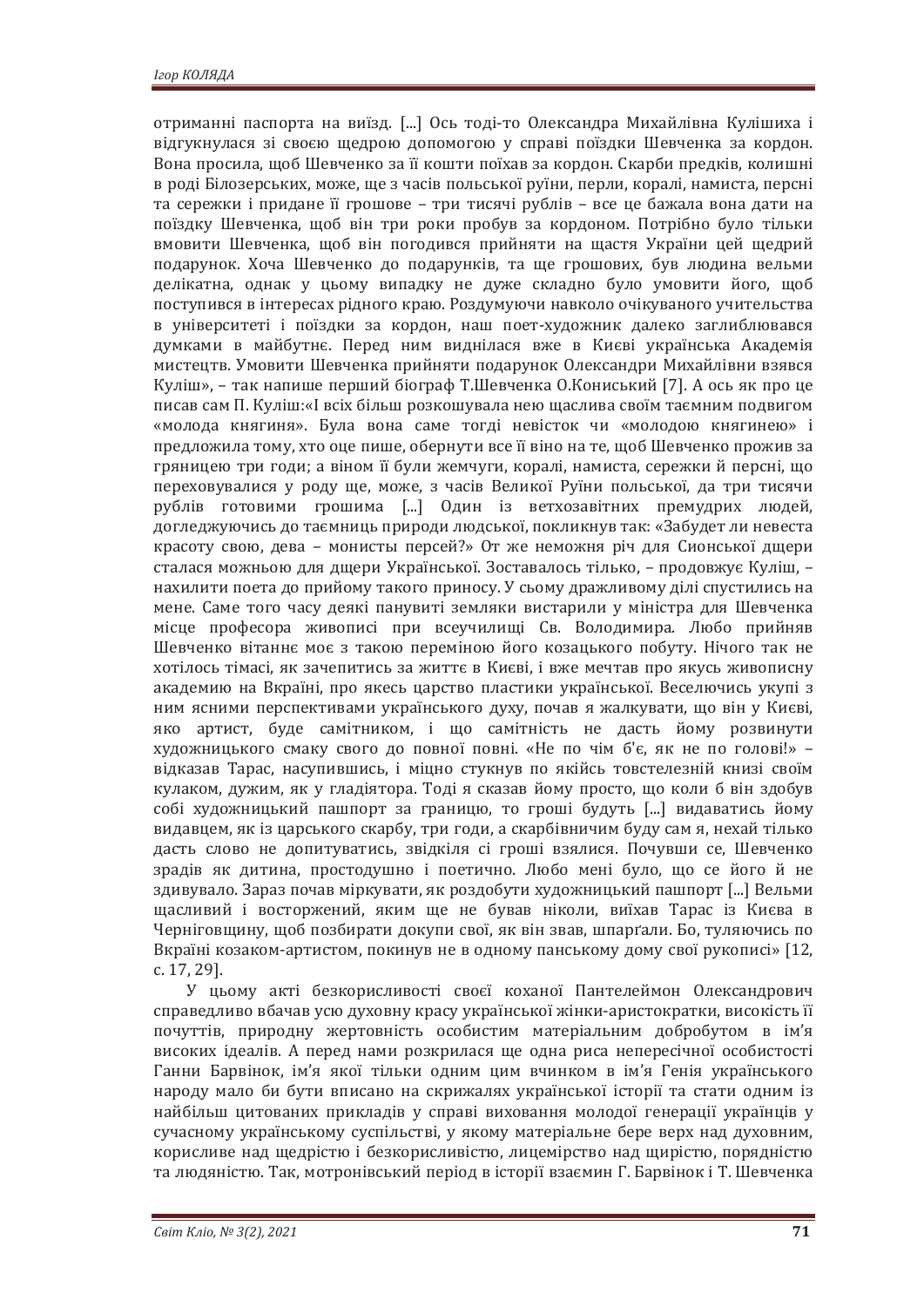започатковує теплі родинні стосунки Олександри Кулішевої й Тараса Шевченка як сестри та старшого люблячого брата, які зберігалися упродовж усього їхнього ЖИТТЯ.

Отже, мотронівський період став в історії взаємин Г.Барвінок і Т.Шевченка початковим етапом, припавши на 1843-1847 рр. Він був пов'язаний як зі становленням особистих стосунків Олександри Білозерської та Пантелеймона Куліша, так і зі становленням дружніх стосунків між Кобзарем і Пантелеймоном Кулішем. Останній і виступив головним ініціатором взаємин між своєю молодою дружиною та поетом. Важливими чинниками, що посприяли зближенню цих двох непересічних особистостей стали їхня неординарність, глибоке укорінення в народну культуру, закоханість у рідну українську мову, захоплення українською піснею та красою рідної природи, внутрішнє несприйняття несправедливості і глибоке переконання в необхідності протидіяти злу, що коїлося проти власного народу. Цей етап стане визначальним у розвитку взаємин Г. Барвінок і Т. Шевченка, започаткувавши створення історії їхнього просопографічного портрету.

Наступним етапом в історії взаємин Ганни Барвінок і Тараса Шевченка стали роки життя поета в Петербурзі, куди він повернувся 1859 р., відбувши заслання. В останні, дуже нелегкі роки життя Т. Шевченко та О. Куліш бачилися в столиці імперії не раз. Про це у своїх спогадах коротко оповів М. Білозерський: «24 січня він (Шевченко) побачився з О.М. Куліш, у якої рівно 12 років тому був у «боярах»: «щастю не було меж; Шевченко при побаченні заплакав. Потім співав, але мало» [1, с. 73-74]. Родина Кулішів знову стає прихистком для самотнього поета. У листі до I. Шрага, написаному 29 грудня 1898 р., О. Куліш згадувала: «Шевченко до кінця життя свого бував у нас і тричі на день заходивши у латаних чоботях, поседить, то поспіває, то посумує, як дома. Ми його любили, шановали і душа його чуяла се. А музу його і здоров'я пильновали, не тільки пишними фразами осипали, а я йому. як тільки він рушив послі ссилки до Петерб[ург], я йому послала кирею, вона і шилась у Чернігові, і умірая єю укривався. А потім і любиму корюшку єму мариновала посилала» [2, с. 482-483]. Олександра Куліш згадувала про останні роки життя поета і в спогадах про М. Костомарова, описуючи, дружні стосунки та спілкування їх з Пантелеймоном Кулішем: «Так і рідний усім нам українцям Шевченко, під час перебування мого в Петербурзі, так уподобав мариновану мною корюшку, що я постійно постачала студію художника-поета. Він був моїм старшим боярином, і мені було приємно прислужитися йому. З ім'ям Костомарова завше поєднується у моїй душі ім'я Шевченка. Щасливі дні та вечори! Розумні промови цих людей, осяяні надхненням обличчя їхні захоплювали мене невимовно» [2, с. 483].

У ці роки Олександра стає поетові не просто розрадником його тяжкого самотнього життя, а й другом, якому він довіряв таємниці свого серця, прагнучи доброї поради. Так, Т. Шевченко просив поради в дружини Куліша: «Я приїхав до Вас Ликерю сватати, порадьте мені, у мене тут нікого нема?» [24, с. 165].

На думку відомого шевченкознавця В. Яцюка, Олександра Михайлівна стала не лише свідком, але й учасницею тих справді драматичних подій - краху однієї з останніх поетових ілюзій: пристрасного захоплення Ликерою Полусмаковою, щирим прагненням поєднати з нею своє життя, а згодом - гірким розчаруванням у своїй обраниці [2, с. 479]. Вона із вуст малописьменної Ликери писала за неї листа Миколі Макарову, де Полусмакова сповіщала, що їй тепер трапляється жених і просила поради й дозволу на одруження. Олександра Михайлівна була здивована і вражена, як вона писала, «не тим, що він хоче оженитися на покоївці, а тим, що він обрав собі у дружини Ликеру!» Що на таке відповісти, коли почасти знаєш геть непринадні якості, прищеплені Ликері, чи то її рабством, чи то вона від роду така зіпсута. Потрапивши так несполівано в посерелниці в такій важливій справі і вповні усвідомлюючи необхідність для світлих днів Тараса Григоровича вірної подруги життя, я, не зважаючи на усе це, вважала за обов'язок висловитися одверто, аби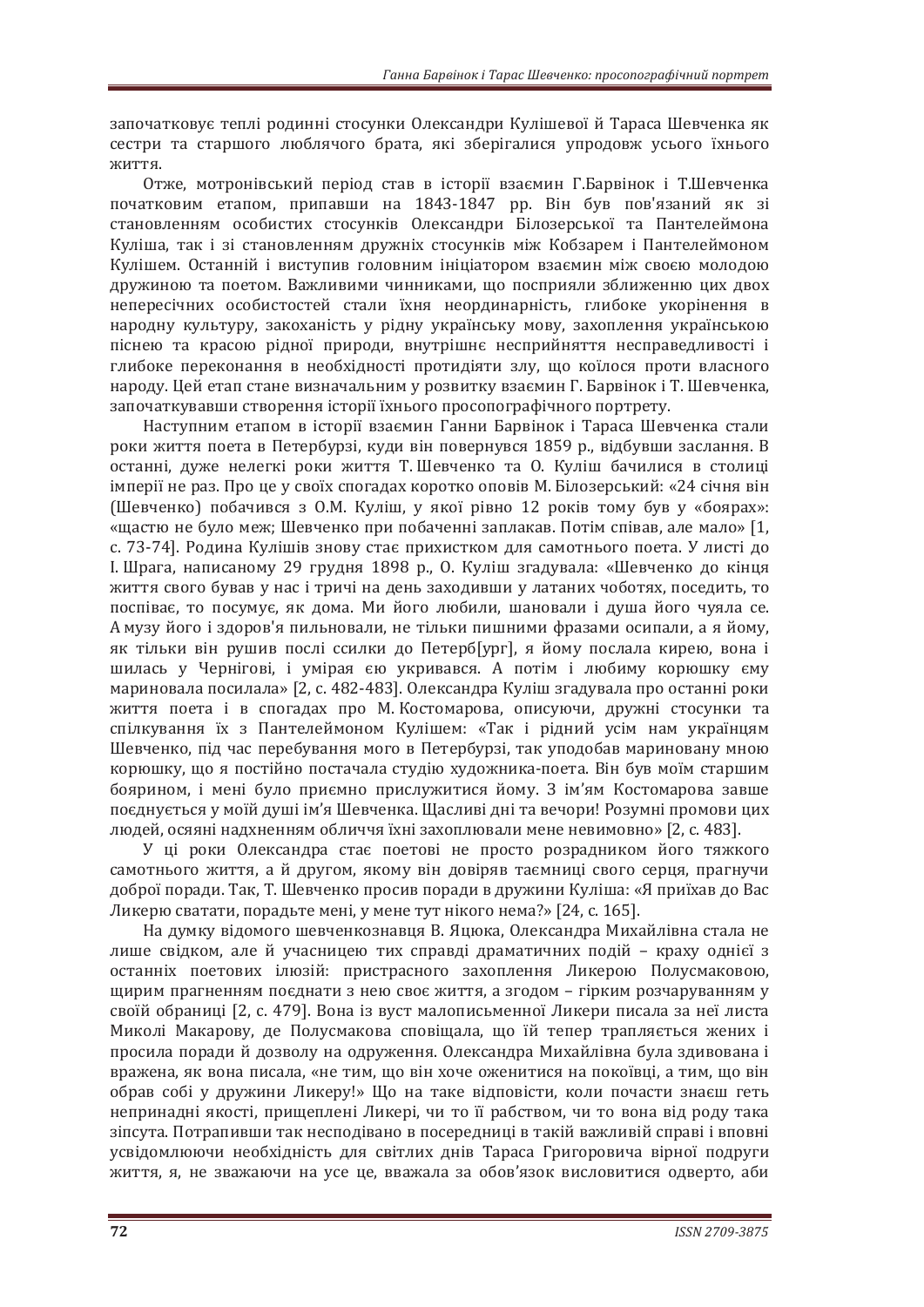потім не картати себе в нещирості, і добре, і зле поставила на карб, останнього виявилося навіть більше. Шевченко каже: «чи не перебільшую я?» - Ні, я кажу вам для того, щоб згодом не дорікати собі, що в любові до вас я могла б щось від вас приховати. Я не ображуся, якщо ви не будете йняти віри моїм словам, я знаю її мало, перевірте те, що я спостерегла, розпитайте у тих, хто знає її краще, чи достойна вона вас? – Він дуже дякував мені і, здається, зрозумів, що усе оте говорилося щиро» [24, с. 165-166]. За словами того ж В. Яцюка, Олександра Михайлівна справді досить щиро та делікатно спробувала звернути пильнішу увагу поета на певні риси й вдачу його обраниці. І поет не образився на дружню турботу, оскільки і після розмови з Олександрою Михайлівною він продовжував свої приготування до весілля,



Ганна Барвінок, 1866 рік

передавав через неї Ликері весільні подарунки. І лише згодом, коли Шевченко сам переконався, що «у створінні молодому і з виду гарному, до якого він звертався не інакше, як «моя ти любо» та «мій друже», криється не лише практицизм, але й цинізм і підступність, стан справжнього потрясіння довелося тоді пережити вже самому поетові» [2, с. 481-482].

Олександра Михайлівна разом зі своїм чоловіком Пантелеймоном Олександровичем, на відміну від багатьох інших «поетових друзів», дуже щиро переймалися збереженням авторитету та гідності Т. Шевченка, щиро переживаючи та вболіваючи за його пагубну пристрасть. У вже цитованому нами вище листі до I. Шрага О. Куліш згадувала: «А у нас дні були назначені для гостей, то ми на вечорах у себе ставили у графинчику рюмки дві-три горілки, щоб Ш[евченко] був здоров, муза його всегда животрепещуща, животворяща. І він був душа общества. Співав, розмовляв, а не валявся. Ми честь його оберігали як свою. А інші по цілій бутилці ставили, бо не

любили, не чтили його так вірно, як ми. Ми на його дивились як на божество, а не так, як на потіху. А як дружина моя (П. Куліш - Авт.) з біллю серця перша сказала про гіркі його звички. – Бог не всякому дав откровеніє. – то зараз загукали закидали гряззю» [2, с. 482-483]. Отже, усю печаль останніх років життя Кобзаря Олександра Михайлівна немов пропускала крізь себе та ще багато років після смерті Тараса Григоровича болюче переживала за пам'ять про нього.

Отже, петербурзький період взаємин Г. Барвінок і Т. Шевченка, що тривав упродовж 1859-1861 рр., став продовженням щирої дружби двох непересічних особистостей. Визначально, що молодша на 14 років Г. Барвінок, продовжуючи шанобливо й возвеличувально ставитися до Кобзаря, стала для самотнього поета не лише розрадницею його стражденного життя, а й щирою порадницею, берегинею тепла його душі, дбайливою подругою. У «Голосінні українок (по Шевченкові)», що його О. Куліш написала у березні 1861 р. для часопису «Основа», читаємо: «Боже!... Розів'ються садочки - а тебе, мій голубе, і не буде! Защебече соловейко, закує зозуля – а тебе, наш жалібнику, і не почуєм. [...] З якої ж сторони тебе, наше сонце, вітати? Ïсти i пити не будем - тебе, сирітський наш батеньку, будем виглядати. [...] Хто ж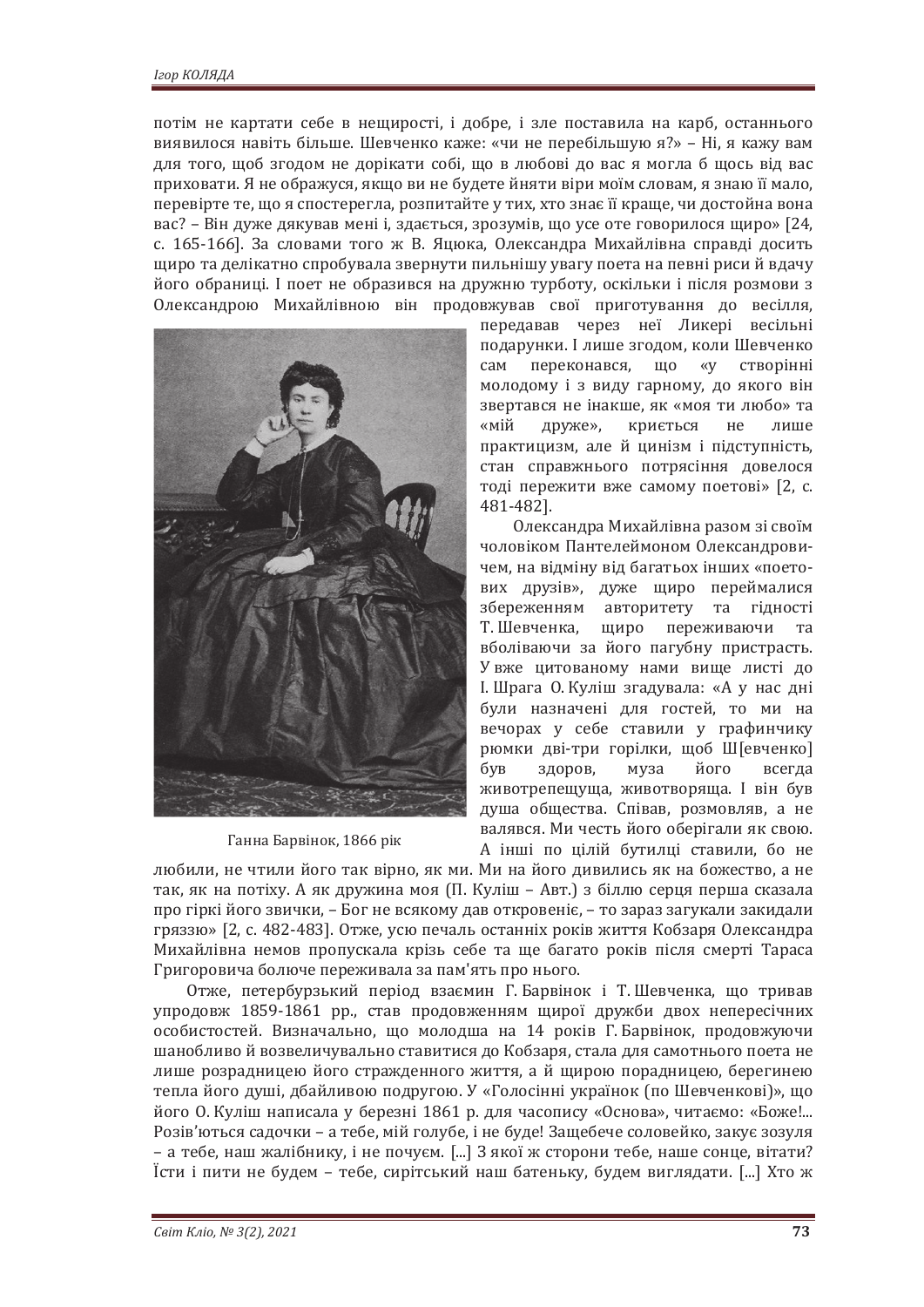промовить до нас душею, хто тихим своїм словом зжене тугу з нашого серця? [...] Ти у нас був старший од усіх, а як заговориш, то, мов, найменший брат. Річ твоя тиха, а корила собі всю Україну! [...] Не треба тобі ні рідних, ні хрещених діток, щоб одпокутовать тобі містечко на тім світі: ти сам собі спокутував страждучи по темних братах своїх! [...] Не оглянулись ми, як ти уже й рушив на Божу дорогу [...] мов заря вечірняя покотилася – замаячила – геть, і – згасла! І жупана на тебе, як слід, не вложили, шапки з квіткою, як поводиться, не спорядили! Бояр, світилок не скликали, всього поїзда твого красного великого не зібрали. Весілля ти не мав і счастя не знав. Чи знали ж ми, що ти на годиночку у нас? «Оттак і так, - кажеш, дітки, робіть [...]», а сам уже і у Божого порога» [4, с. 16-18].

Люди живуть, доки про них пам'ятають. Останнім штрихом до історії цих дивовижних взаємин двох непересічних особистостей українського національного відродження, на долю яких випало так багато страждань, непорозумінь з боку оточення, самотності, став етап, який ми назвемо етапом «Пам'ять серця». До останку своїх днів Ганна Барвінок пронесе у своїй пам'яті світлий поетів образ і буде докладати максимум зусиль, щоб світлий незаплямований заздрісниками і недоброзичливцями образ Поета залишався в пам'яті нащадків як Божий Дарунок гнобленому і приниженому народові, Слово якого б не тільки возвеличило його, а стало б іскрою – пробудження до Вільного Життя на своїй Богом даній Землі.

**Висновки.** Історія взаємин Олександри Куліш-Білозерської (Ганни Барвінок) та Тараса Григоровича Шевченка є однією з яскравих сторінок життєвого літопису Кобзаря, дослідження яких розкриває багатогранність особистості самого митця, допомагає створити широке полотно життя, творчості діячів українського національного відродження, розкрити неповторність їхніх особистостей.

У спілкуванні Ганни Барвінок і Тараса Шевченка виокремлюємо три хронологічні періоди. Мотронинський період (1843-1847 рр.), який був пов'язаний як зі становленням дружніх стосунків між Кобзарем і Пантелеймоном Кулішем, так і особистих стосунків Олександри Білозерської та Тараса Шевченка. Чинниками, що посприяли зближенню знаного тоді поета Тараса Шевченка та Олександри Білозерської стали їх неординарність, глибоке укорінення в народну культуру, закоханість рідною українською мовою, захоплення українською піснею та красою рідної природи, внутрішнє неприйняття несправедливості та глибоке переконання в необхідності протидіяти злу, яке коїла імперія проти українського народу. Петербурзький період (1859-1861 рр.) відзначений тим, що О. Куліш у ці роки стала для самотнього поета не тільки розрадницею його стражденного життя, а й щирою порадницею, берегинею тепла його душі, дбайливою і щирою подругою. Він довіряв їй таємниці свого серця, і вона щиро переймалася його особистим життям, намагаючись уберегти вразливу душу поета від нещирості, лицемірства, користолюбства тих, хто оточував його в ці роки, прагнув його дружби, прихильності. Останній період в історії взаємин Ганни Барвінок і Тараса Шевченка пов'язаний з роками після смерті поета, коли мисткиня докладала чимало зусиль, щоб уберегти світлий образ Кобзаря від бруду пересічних обивателів та ідейних ворогів українства.

#### СПИСОК ВИКОРИСТАНИХ ДЖЕРЕЛ ТА ЛІТЕРАТУРИ

1. Белозерский Н. Т. Г. Шевченко по воспоминаниям разных лиц. Кіевская старина. 1882. Κ<sub>Η</sub>, 10, C.73-74.

2. Ганна Барвінок. Збірник творів до 170-річчя від дня народження. заг. ред. В. Шендеровського, упор. В. Яцюк. Київ: «Рада», 2001. 556 с.

3. Глушко С. Куліш про свої зносини з поляками. Україна. Кн. 3. Київ: Державне видавництво України, 1924. 192 с.

4. Голосіння українок. Основа. 1861. Март. С. 16-18.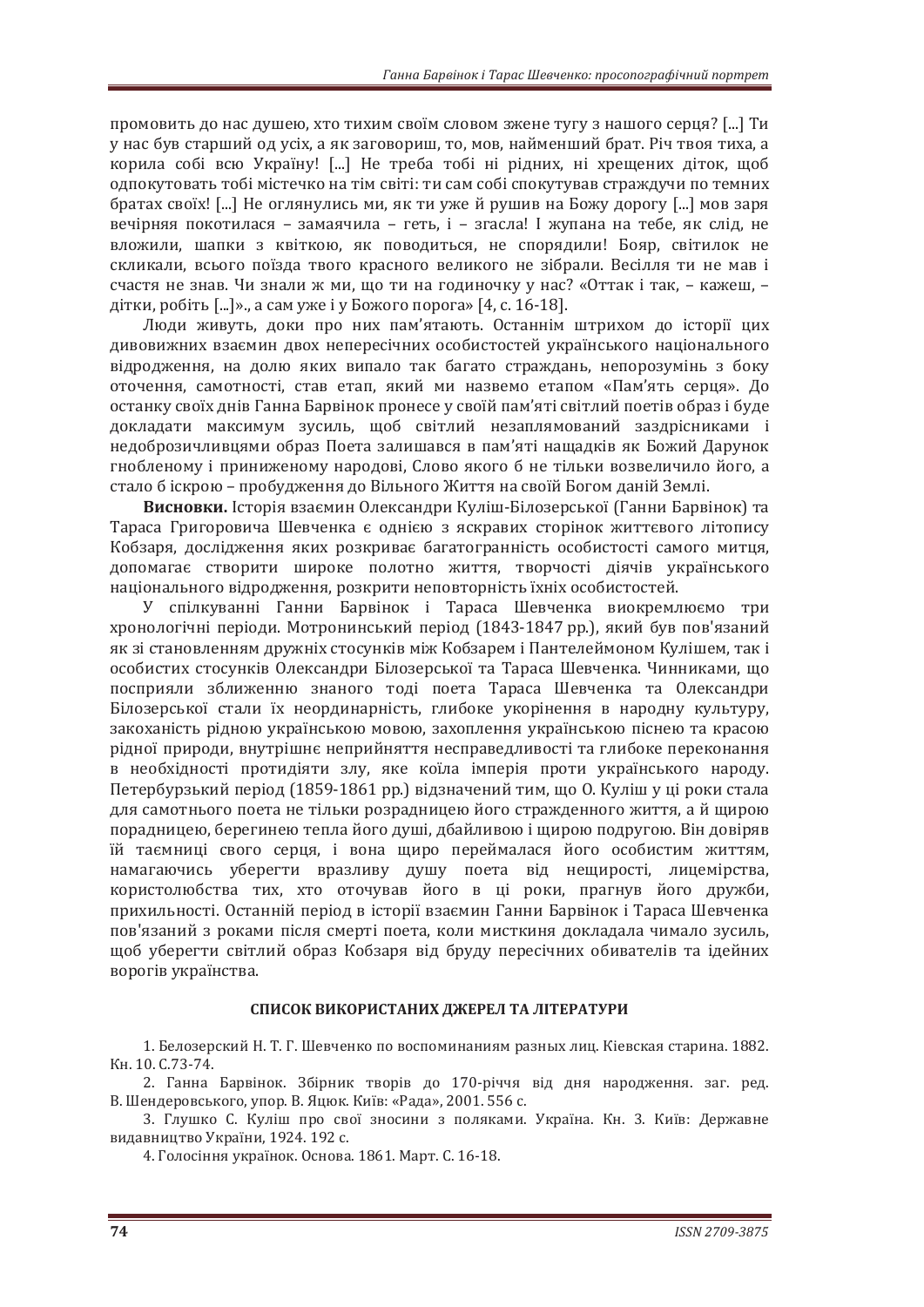5. Дзюба І. Тарас Шевченко. Життя і творчість. Київ: Києво-Могилянська академія, 2008. 720 с.

6. Жур П. Труди і дні Кобзаря: Літопис життя і творчості Т. Г. Шевченка. Київ: Дніпро, 2003.520 c.

7. Кониський О. Я. Тарас Шевченко-Грушівський: Хроніка його життя. Упоряд., підгот., тексти, передм., приміт., покажч. В. Л. Смілянська. Київ: «Дніпро», 1991. 702 с.

8. Куліш Пантелеймон. Повне зібрання творів. Листи. Київ: Критика, 2005. 648 с. Т. 1: 1841-1850.

9. Куліш П. Твори: в 2 т.; ред. М. Д. Бернштейн; вступ. ст., упоряд. і прим. Є. К. Нахліка; НАН України. 2-ге вид. Київ: Наук. думка, 1998. Т. 1: Прозові твори; Поетичні твори; Переспіви та переклади. 749 с. Т.2: Поеми; Драматичні твори; упоряд. і прим. В. М. Івашкова. 764 с.

10. Куліш П. Щоденник. Упорядн. С. М. Кіржавєва. Київ: Інститут української археографії; Українська академія наук, 1993. 89 с.

11. Кулиш П. Воспоминания о Николае Ивановиче Костомарове. Новь. 1885. Т. 4. Кн. 13. C. 61-75.

12. Куліш П. А. Хуторна поезія. Львів, 1882. 137 с.

13. Куліш П. Листи. Т. 1. Київ: Критика, 2005. 648 с.

14. Куліш П. Твори Пантелеймона Куліша. Твори: Т. 1-6. Львів: Вид. т-ва «Просвіта», 1909. T. 2. 559 c.

15. Кирило-Мефодіївське товариство: у 3 т.; редкол.: П. С. Сохань (голов. ред.). Київ: Наук. думка, 1990. Т. 1. 540 с.

16. Лисак В. М. Виховна концепція родини в житті Ганни Барвінок. Науковий вісник Львівського державного університету внутрішніх справ. Серія психологічна: збірник наукових праць. Львів, 2014. Вип. 2. 264 с.

17. Нахлік Є. Пантелеймон Куліш: особистість, письменник, мислитель: наук. моногр.: у 2 т. НАН України. Львівське відділення Інституту літератури ім. Т.Г.Шевченка. Серія «Літературознавчі студії». Т. 1: Життя Пантелеймона Куліша. Наукова біографія. Вип. 11. Київ: Укр. письменник, 2007. 463 с.

18. Назаренко В. «За що ти лаєшся, Тарасе»? Zemlyaivolya.net. Портал академії успіху. [Електронний ресурс]. Режим доступу: http://zemlyaivolya.net/news/za\_shcho\_ti\_laeshsya\_tara se.html (8.04.2021).

19. Петров В. Шевченко, Куліш, В. Білозерський - їх перші стрічі. Україна. Київ: Держ. вид.-во України. Кн. 1-2. 1925. С. 42-50.

20. Самойленко Г. В. Садиба Білозерських-Кулішів хутір Мотронівка як гніздо культури Поліського краю. Література та культура Полісся. Серія 13 «Філологічні науки». Вип. 96. Ніжин: НДУ імені Миколи Гоголя, 2019. С. 243-251.

21. Смоляр Л. Ганна Барвінок. Українки в історії. Київ: Либідь, 2004. 326 с.

22. Смоляр Л. О. Жінки Наддніпрянської України в XIX - на початку XX ст.: монографія. Одеса: Астропринт, 1999. 440 с.

23. Українська хата. 1911. № 5/6.

24. Чалый М. К. Жизнь и произведения Тараса Шевченко: (свод материалов для его биографии). Киев: Тип. К. Н. Милевского, 1882. 281 с.

25. Черкаська Г. Ганна Барвінок. UA History [Електронний ресурс]. Режим доступу: https: //uahistory.com/topics/famous\_people/5085 (8.04.2021).

26. Шевченко Т. Повне зібрання творів: у 6-ти т.т. Т. 5: Шоденник. Автобіографія. Статті. Археологічні нотатки. «Букварь южнорусский». Записи народної творчості. Київ: «Наукова думка», 1964. 496 с.

#### **REFERENCES**

1. Belozerskyy, N. (1882) T. H. *Shevchenko po vospomynanyyam raznykh lyts* [T. Shevchenko from the memoirs of different persons]. Kievskaya staryna, 10, 73-74. [in Russian].

2. Cherkas'ka, H. (n. d.). Hanna Barvinok [Hanna Barvinok]. UA History. Retrieved from https:/ /uahistory.com/topics/famous\_people/5085 (8/04/2021). [in Ukrainian].

3. Dzyuba, I. (2008) Taras Shevchenko. Zhyttya i tvorchist' [Taras Shevchenko. Life and work]. Kyyiy: Kyyevo-Mohylyans'ka akademiya. [in Ukrainian].

4. Glushko, S. (1924) Kulish pro svoyi znosyny z polyakamy [Kulish about his relations with the Poles]. Ukraine. Book 3. Kyyiy: State Publishing House of Ukraine. [in Ukrainian].